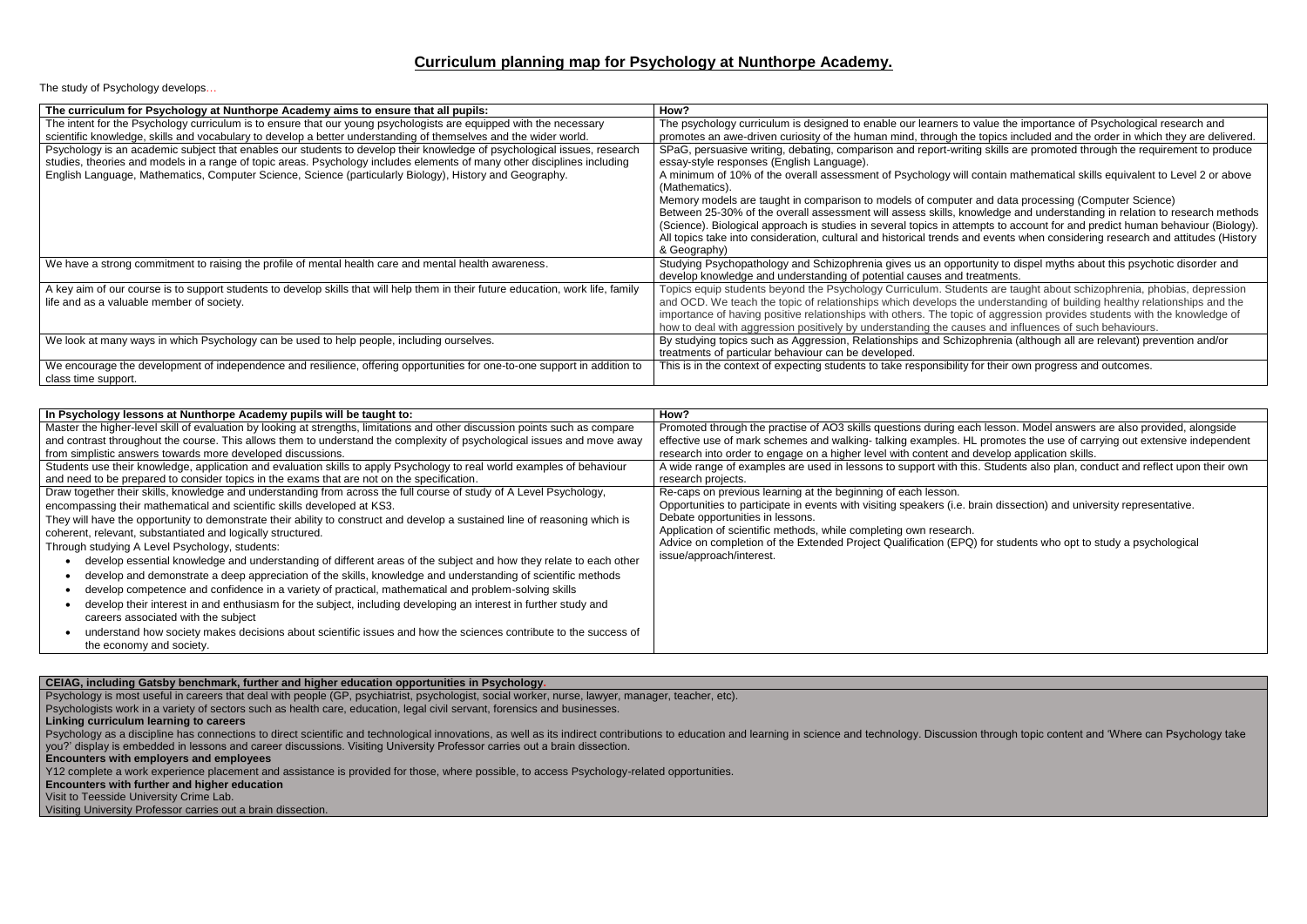## **Academy focused transferable skills taught in Psychology.**

Team work: work effectively in a team by cooperating, sharing responsibilities, listening and responding appropriately to the ideas of others in the planning, implementation and interpretation of particular research studie specific approaches; demonstrate sensitivity to cultural and individual differences and similarities by working effectively with others, respecting and considering opinions and showing respect for others. Time management: Management (manage individuals and/or teams, coordinate projects, and prioritise individual and team tasks); Self-regulation (manage time and stress by completing assigned tasks to meet expectations and de initiative and persistence by accepting and completing additional feedback and re-draft advice in a careful, thorough, and dependable manner).

**Researching:** display proficiency with statistics, research evaluation and application and research design necessary for the study of social and physical systems.

Problem-solving: demonstrate strong active listening and conversational abilities to order to discuss different options in group-work; manage feedback in order to set targets to develop AO skills; engage in logical, system out research (i.e. first steps); how ethical decision making may have impacts when considering research opportunities and how these could be overcome.

Resilience: adjust successfully to feedback/advice on essays/study skills by responding in a flexible, proactive, and civil manner when changes are necessary.

**IT Skills:** use of IT to complete statistical analysis; production of reports; research.

## **Academy 'aspects of Good Learning/non negotiables' will be evident in every lesson in Psychology.**

All lessons will identify 'objectives or big questions' that are linked to the curriculum planning document.

All lessons will begin with a knowledge and/or skills retrieval task.

Differentiation will be evident, linked to students needs and will 'enable' progress.

Targeted high quality/challenging questioning will be evident in every lesson.

All lessons will end with a plenary that enables students to demonstrate what they have learnt.

|            |                                                              | <b>Autumn Term 1</b>                                                                                                                                                                                                                                                                                                                                                                                                                                                                                                                                | <b>Autumn Term 2</b>                                                                                                                                                                                                                                                                                                                                                                                                                             | <b>Spring Term 1</b>                                                                                                                                                                                                                                                                                                                                                                                                                                                                                                                                                                                                                                   | <b>Spring Term 2</b>                                                                                                                                                                                                                                                                                                                                                                                                                                                                                                                                                                         | <b>Summer Term 1</b>                                                                                                                                                                                                                                                                                                                                                                                                                                                                                                 | <b>Summer Term 2</b>                                                                                                                                                                                                                                                                                                                                                                                                                                                                                                                                    |
|------------|--------------------------------------------------------------|-----------------------------------------------------------------------------------------------------------------------------------------------------------------------------------------------------------------------------------------------------------------------------------------------------------------------------------------------------------------------------------------------------------------------------------------------------------------------------------------------------------------------------------------------------|--------------------------------------------------------------------------------------------------------------------------------------------------------------------------------------------------------------------------------------------------------------------------------------------------------------------------------------------------------------------------------------------------------------------------------------------------|--------------------------------------------------------------------------------------------------------------------------------------------------------------------------------------------------------------------------------------------------------------------------------------------------------------------------------------------------------------------------------------------------------------------------------------------------------------------------------------------------------------------------------------------------------------------------------------------------------------------------------------------------------|----------------------------------------------------------------------------------------------------------------------------------------------------------------------------------------------------------------------------------------------------------------------------------------------------------------------------------------------------------------------------------------------------------------------------------------------------------------------------------------------------------------------------------------------------------------------------------------------|----------------------------------------------------------------------------------------------------------------------------------------------------------------------------------------------------------------------------------------------------------------------------------------------------------------------------------------------------------------------------------------------------------------------------------------------------------------------------------------------------------------------|---------------------------------------------------------------------------------------------------------------------------------------------------------------------------------------------------------------------------------------------------------------------------------------------------------------------------------------------------------------------------------------------------------------------------------------------------------------------------------------------------------------------------------------------------------|
|            | <b>Topic title</b>                                           | Approaches in Psychology (BH)/<br><b>Attachment (AOB)</b>                                                                                                                                                                                                                                                                                                                                                                                                                                                                                           | Approaches in Psychology (BH)/<br><b>Attachment (AOB)</b>                                                                                                                                                                                                                                                                                                                                                                                        | <b>Biopsychology (BH)/</b><br><b>Psychopathology (AOB)</b>                                                                                                                                                                                                                                                                                                                                                                                                                                                                                                                                                                                             | <b>Biopsychology (BH)/</b><br><b>Psychopathology (AOB)</b>                                                                                                                                                                                                                                                                                                                                                                                                                                                                                                                                   | Social Influence (AOB)/<br><b>Memory (BH)</b>                                                                                                                                                                                                                                                                                                                                                                                                                                                                        | Social Influence (AOB)/<br><b>Memory (BH)</b>                                                                                                                                                                                                                                                                                                                                                                                                                                                                                                           |
|            | <b>Building on Key</b><br>Stage 4<br>(Skills and<br>content) |                                                                                                                                                                                                                                                                                                                                                                                                                                                                                                                                                     |                                                                                                                                                                                                                                                                                                                                                                                                                                                  | Psychology is no longer offered as an GCSE option from September 2020, although there will be some students in this cohort that have studied it. This is not a prerequisite for taking the course, so everyone has the same<br>starting point. A Maths assessment is taken in the first week to inform planning. Psychology, by its very nature, builds on Maths and Science skills develop throughout KS3 and KS4.                                                                                                                                                                                                                                    |                                                                                                                                                                                                                                                                                                                                                                                                                                                                                                                                                                                              |                                                                                                                                                                                                                                                                                                                                                                                                                                                                                                                      |                                                                                                                                                                                                                                                                                                                                                                                                                                                                                                                                                         |
| <b>Y12</b> | Intent                                                       | Approaches<br>Students need to be able to<br>describe the origins of psychology,<br>including Wundt, introspection and<br>the emergence of psychology as a<br>science; describe, evaluate and<br>apply the learning approaches,<br>including the behaviourist<br>approach; describe the cognitive<br>approach.<br>Attachment<br>Students need to be able to<br>describe and evaluate caregiver-<br>infant interactions in humans;<br>describe and evaluate animal<br>studies of attachment; describe<br>and evaluate explanations of<br>attachment. | Approaches<br>Students need to be able to<br>evaluate and apply the cognitive<br>approach; describe, evaluate and<br>apply the biological approach.<br>Attachment<br>Students need to be able to<br>describe and evaluate Ainsworth's<br>'Strange Situation'; describe, apply<br>and evaluate Bowlby's theory of<br>maternal deprivation; describe and<br>evaluate the influence of early<br>attachment on childhood and adult<br>relationships. | Biopsychology<br>Students need to be able to<br>describe the divisions of the<br>nervous system: central and<br>peripheral (somatic and<br>autonomic); describe and apply the<br>structure and function of sensory,<br>relay and motor neurons and the<br>process of synaptic transmission,<br>including reference to<br>neurotransmitters, excitation and<br>inhibition.<br>Psychopathology<br>Students need to be able to<br>describe and apply definitions of<br>abnormality; describe, evaluate<br>and apply the behavioural,<br>emotional and cognitive<br>characteristics of phobias,<br>depression and obsessive-<br>compulsive disorder (OCD). | Biopsychology<br>Students need to be able to<br>describe and apply the function of<br>the endocrine system: glands and<br>hormones; describe, evaluate and<br>apply the fight or flight response<br>including the role of adrenaline.<br>Psychopathology<br>Students need to be able to<br>describe, evaluate and apply the<br>behavioural approach to explaining<br>and treating phobias; describe,<br>evaluate and apply the cognitive<br>approach to explaining and<br>treating depression; describe,<br>evaluate and apply the biological<br>approach to explaining and<br>treating OCD. | Social Influence<br>Students need to be able to<br>describe types and explanations of<br>conformity; evaluate explanations<br>for obedience and apply them to<br>reality; analyse explanations of<br>resistance to social influence.<br>including social support and locus<br>of control.<br>Memory<br>Students need to be able to<br>describe and evaluate the MSM;<br>describe types of long-term<br>memory, including episodic,<br>semantic and procedural; describe<br>and evaluate the working memory<br>model. | Social Influence<br>Students need to be able to<br>evaluate and apply minority<br>influence, including reference to<br>consistency, commitment and<br>flexibility; analyse the role of social<br>influence processes in social<br>change.<br>Memory<br>Students need to be able to<br>describe and evaluate<br>explanations for forgetting;<br>describe factors affecting the<br>accuracy of eyewitness testimony;<br>describe and evaluate how to<br>improve the accuracy of<br>eyewitness testimony, including<br>the use of the cognitive interview. |
|            | Knowledge<br><b>Skills</b><br>Understanding                  | Two papers, with three sections<br>each. Each section will contain:<br>Multiple choice (1 mark)<br>Short answer (between 2 and 7<br>marks)<br>Extended writing (8 mark or 12<br>mark)<br>AO1: Demonstrate knowledge and<br>understanding of scientific ideas,<br>processes, techniques<br>and procedures.                                                                                                                                                                                                                                           | Two papers, with three sections<br>each. Each section will contain:<br>Multiple choice (1 mark)<br>Short answer (between 2 and 7<br>marks)<br>Extended writing (8 mark or 12<br>mark)<br>AO1: Demonstrate knowledge and<br>understanding of scientific ideas,<br>processes, techniques<br>and procedures.                                                                                                                                        | Two papers, with three sections<br>each. Each section will contain:<br>Multiple choice (1 mark)<br>Short answer (between 2 and 7<br>marks)<br>Extended writing (8 mark or 12<br>mark)<br>AO1: Demonstrate knowledge and<br>understanding of scientific ideas,<br>processes, techniques<br>and procedures.                                                                                                                                                                                                                                                                                                                                              | Two papers, with three sections<br>each. Each section will contain:<br>Multiple choice (1 mark)<br>Short answer (between 2 and 7<br>marks)<br>Extended writing (8 mark or 12<br>mark)<br>AO1: Demonstrate knowledge and<br>understanding of scientific ideas,<br>processes, techniques<br>and procedures.                                                                                                                                                                                                                                                                                    | Two papers, with three sections<br>each. Each section will contain:<br>Multiple choice (1 mark)<br>Short answer (between 2 and 7<br>marks)<br>Extended writing (8 mark or 12<br>mark)<br>AO1: Demonstrate knowledge and<br>understanding of scientific ideas,<br>processes, techniques<br>and procedures.                                                                                                                                                                                                            | Two papers, with three sections<br>each. Each section will contain:<br>Multiple choice (1 mark)<br>Short answer (between 2 and 7<br>marks)<br>Extended writing (8 mark or 12<br>mark)<br>AO1: Demonstrate knowledge and<br>understanding of scientific ideas,<br>processes, techniques<br>and procedures.                                                                                                                                                                                                                                               |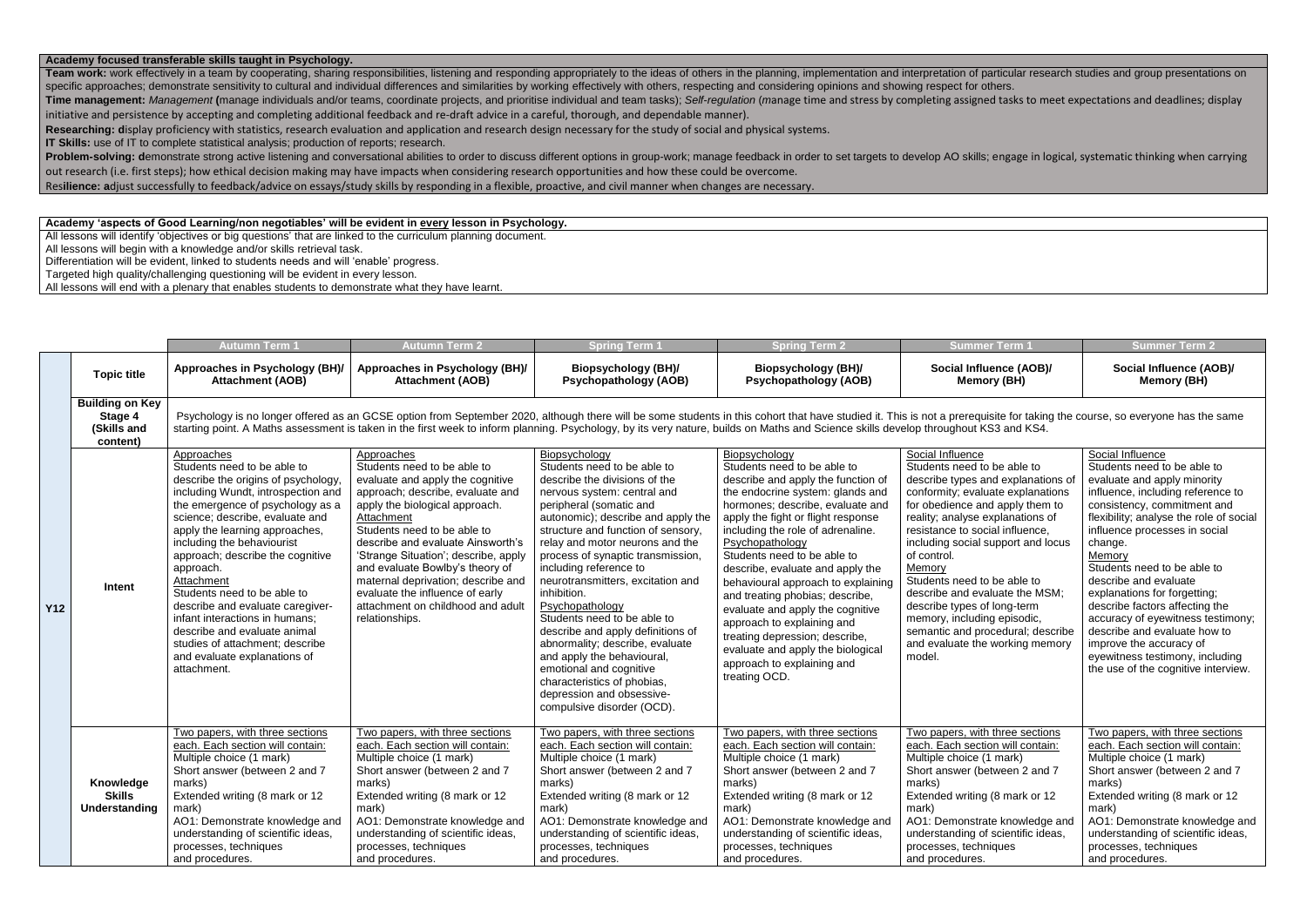|  |                                     | AO2: Apply knowledge and<br>understanding of scientific ideas,<br>processes, techniques and<br>procedures: in a theoretical<br>context, in a practical context,<br>when handling qualitative data,<br>when handling quantitative data.<br>AO3: Analyse, interpret and<br>evaluate scientific information,<br>ideas and evidence, including in<br>relation to issues, to: make<br>judgements and reach<br>conclusions, develop and refine | AO2: Apply knowledge and<br>understanding of scientific ideas,<br>processes, techniques and<br>procedures: in a theoretical<br>context, in a practical context,<br>when handling qualitative data,<br>when handling quantitative data.<br>AO3: Analyse, interpret and<br>evaluate scientific information,<br>ideas and evidence, including in<br>relation to issues, to: make<br>judgements and reach<br>conclusions, develop and refine | AO2: Apply knowledge and<br>understanding of scientific ideas,<br>processes, techniques and<br>procedures: in a theoretical<br>context, in a practical context,<br>when handling qualitative data,<br>when handling quantitative data.<br>AO3: Analyse, interpret and<br>evaluate scientific information,<br>ideas and evidence, including in<br>relation to issues, to: make<br>judgements and reach<br>conclusions, develop and refine | AO2: Apply knowledge and<br>understanding of scientific ideas,<br>processes, techniques and<br>procedures: in a theoretical<br>context, in a practical context,<br>when handling qualitative data,<br>when handling quantitative data.<br>AO3: Analyse, interpret and<br>evaluate scientific information,<br>ideas and evidence, including in<br>relation to issues, to: make<br>judgements and reach<br>conclusions, develop and refine | AO2: Apply knowledge and<br>understanding of scientific ideas,<br>processes, techniques and<br>procedures: in a theoretical<br>context, in a practical context,<br>when handling qualitative data,<br>when handling quantitative data.<br>AO3: Analyse, interpret and<br>evaluate scientific information,<br>ideas and evidence, including in<br>relation to issues, to: make<br>judgements and reach<br>conclusions, develop and refine          | AO2: Apply knowledge and<br>understanding of scientific ideas,<br>processes, techniques and<br>procedures: in a theoretical<br>context, in a practical context,<br>when handling qualitative data,<br>when handling quantitative data.<br>AO3: Analyse, interpret and<br>evaluate scientific information,<br>ideas and evidence, including in<br>relation to issues, to: make<br>judgements and reach<br>conclusions, develop and refine |
|--|-------------------------------------|------------------------------------------------------------------------------------------------------------------------------------------------------------------------------------------------------------------------------------------------------------------------------------------------------------------------------------------------------------------------------------------------------------------------------------------|------------------------------------------------------------------------------------------------------------------------------------------------------------------------------------------------------------------------------------------------------------------------------------------------------------------------------------------------------------------------------------------------------------------------------------------|------------------------------------------------------------------------------------------------------------------------------------------------------------------------------------------------------------------------------------------------------------------------------------------------------------------------------------------------------------------------------------------------------------------------------------------|------------------------------------------------------------------------------------------------------------------------------------------------------------------------------------------------------------------------------------------------------------------------------------------------------------------------------------------------------------------------------------------------------------------------------------------|---------------------------------------------------------------------------------------------------------------------------------------------------------------------------------------------------------------------------------------------------------------------------------------------------------------------------------------------------------------------------------------------------------------------------------------------------|------------------------------------------------------------------------------------------------------------------------------------------------------------------------------------------------------------------------------------------------------------------------------------------------------------------------------------------------------------------------------------------------------------------------------------------|
|  | Knowledge and<br>skills revisited   | practical design and procedures.<br>Knowledge:<br>Starter testing on previous lesson<br>content.<br>2 x weekly homework essays,<br>including redrafting.<br><b>Skills:</b><br>Redrafting of exam questions.<br><b>Weekly Walking Talking</b><br>breakdown on exam question<br>responses.                                                                                                                                                 | practical design and procedures.<br>Knowledge:<br>Starter testing on previous lesson<br>content.<br>2 x weekly homework essays,<br>including redrafting.<br><b>Skills:</b><br>Redrafting of exam questions.<br><b>Weekly Walking Talking</b><br>breakdown on exam question<br>responses.                                                                                                                                                 | practical design and procedures.<br>Knowledge:<br>Starter testing on previous lesson<br>content.<br>2 x weekly homework essays,<br>including redrafting.<br><b>Skills:</b><br>Redrafting of exam questions.<br><b>Weekly Walking Talking</b><br>breakdown on exam question<br>responses.                                                                                                                                                 | practical design and procedures.<br>Knowledge:<br>Starter testing on previous lesson<br>content.<br>2 x weekly homework essays,<br>including redrafting.<br><b>Skills:</b><br>Redrafting of exam questions.<br><b>Weekly Walking Talking</b><br>breakdown on exam question<br>responses.                                                                                                                                                 | practical design and procedures.<br>Knowledge:<br>Starter testing on previous lesson<br>content.<br>2 x weekly homework essays,<br>including redrafting.<br><b>Skills:</b><br>Redrafting of exam questions.<br><b>Weekly Walking Talking</b><br>breakdown on exam question<br>responses.                                                                                                                                                          | practical design and procedures.<br>Knowledge:<br>Starter testing on previous lesson<br>content.<br>2 x weekly homework essays,<br>including redrafting.<br><b>Skills:</b><br>Redrafting of exam questions.<br><b>Weekly Walking Talking</b><br>breakdown on exam question<br>responses.                                                                                                                                                 |
|  |                                     | End of unit assessment:<br>Maths skills assessment (1 <sup>st</sup> week<br>of course)<br>Mid topic assessment (full section<br>from exam paper) /24 marks.<br>End of topic assessment (full<br>section from exam paper) /24<br>marks.                                                                                                                                                                                                   | End of unit assessment:<br>Mid topic assessment (full section<br>from exam paper) /24 marks.<br>End of topic assessment (full<br>section from exam paper) /24<br>marks.                                                                                                                                                                                                                                                                  | End of unit assessment:<br>Mid topic assessment (full section<br>from exam paper) /24 marks.<br>End of topic assessment (full<br>section from exam paper) /24<br>marks.                                                                                                                                                                                                                                                                  | End of unit assessment:<br>Mid topic assessment (full section<br>from exam paper) /24 marks.<br>End of topic assessment (full<br>section from exam paper) /24<br>marks.                                                                                                                                                                                                                                                                  | End of unit assessment:<br>Mid topic assessment (full section<br>from exam paper) /24 marks.<br>End of topic assessment (full<br>section from exam paper) /24<br>marks.                                                                                                                                                                                                                                                                           | End of unit assessment:<br>Mid topic assessment (full section<br>from exam paper) /24 marks.<br>End of topic assessment (full<br>section from exam paper) /24<br>marks.                                                                                                                                                                                                                                                                  |
|  | <b>Assessment</b><br>(for learning) | <b>Cumulative assessment:</b>                                                                                                                                                                                                                                                                                                                                                                                                            | <b>Cumulative assessment:</b>                                                                                                                                                                                                                                                                                                                                                                                                            | <b>Cumulative assessment:</b>                                                                                                                                                                                                                                                                                                                                                                                                            | <b>Cumulative assessment:</b>                                                                                                                                                                                                                                                                                                                                                                                                            | <b>Cumulative assessment:</b>                                                                                                                                                                                                                                                                                                                                                                                                                     | <b>Cumulative assessment:</b>                                                                                                                                                                                                                                                                                                                                                                                                            |
|  |                                     | Approaches Mid topic assessment<br>(full section from exam paper) /24<br>$(25 \text{ mins})$ .<br>Approaches End of topic<br>assessment (full section from<br>exam paper) /24 (25 mins).<br>Attachment Mid topic assessment<br>(full section from exam paper) /24<br>(25 mins).<br>Attachment End of topic<br>assessment (full section from<br>exam paper) /24 (25 mins).<br>Used to inform DC1 and all future<br>DCs.                   | Approaches Mid topic assessment<br>(full section from exam paper) /24<br>(25 mins).<br>Approaches End of topic<br>assessment (full section from<br>exam paper) $/24$ (25 mins).<br>Attachment Mid topic assessment<br>(full section from exam paper) /24<br>$(25 \text{ mins})$ .<br>Attachment End of topic<br>assessment (full section from<br>exam paper) $/24$ (25 mins).<br>January mocks.                                          | Biopsychology Mid topic<br>assessment (full section from<br>exam paper) /24 (25 mins).<br>Approaches and Biopsychology<br>End of topic assessment (full<br>section from exam paper) /48 (50<br>mins).<br>Psychopathology Mid topic<br>assessment (full section from<br>exam paper) /24 (25 mins).<br>Attachment and Psychopathology<br>End of topic assessment (full<br>section from exam paper) /48 (50<br>mins).                       | Biopsychology Mid topic<br>assessment (full section from<br>exam paper) /24 (25 mins).<br>Approaches and Biopsychology<br>End of topic assessment (full<br>section from exam paper) /48 (50<br>mins).<br>Psychopathology Mid topic<br>assessment (full section from<br>exam paper) /24 (25 mins).<br>Attachment and Psychopathology<br>End of topic assessment (full<br>section from exam paper) /48 (50<br>mins).                       | Social Influence Mid topic<br>assessment (full section from<br>exam paper) /24 (25 mins).<br>Approaches, Biopsychology and<br>Memory End of topic assessment<br>(full section from exam paper) /48<br>$(50 \text{ mins})$ .<br>Memory Mid topic assessment (full<br>section from exam paper) /24 (25<br>mins).<br>Attachment, Psychopathology and<br>Social Influence End of topic<br>assessment (full section from<br>exam paper) /48 (50 mins). | Social Influence Mid topic<br>assessment (full section from<br>exam paper) /24 (25 mins).<br>Approaches, Biopsychology and<br>Memory End of topic assessment<br>(full section from exam paper) /48<br>(50 mins).<br>Memory Mid topic assessment (full<br>section from exam paper) /24 (25<br>mins).<br>Attachment, Psychopathology and<br>Social Influence End of topic<br>assessment (full section from<br>exam paper) /48 (50 mins).   |
|  |                                     |                                                                                                                                                                                                                                                                                                                                                                                                                                          | Used to inform DC2 and all future<br>DCs.                                                                                                                                                                                                                                                                                                                                                                                                | Used to inform DC2 and all future<br>DCs.                                                                                                                                                                                                                                                                                                                                                                                                | Used to inform DC2 and all future<br>DCs.                                                                                                                                                                                                                                                                                                                                                                                                | Used to inform DC3 and all future<br>DCs.                                                                                                                                                                                                                                                                                                                                                                                                         | End of year mocks/ sit AS.<br>Used to inform DC3 and all future<br>DCs.                                                                                                                                                                                                                                                                                                                                                                  |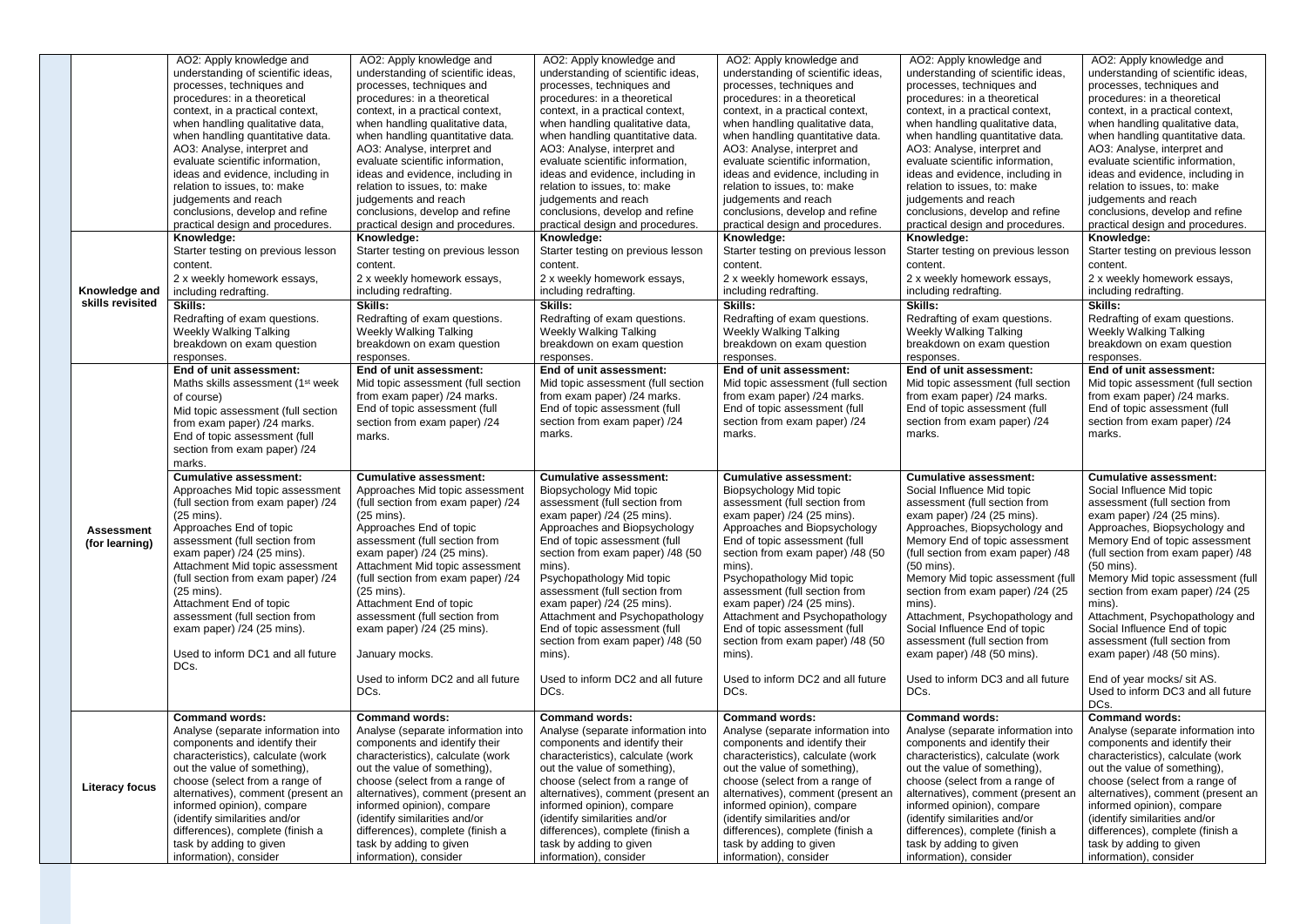(review and respond to given information), describe (give an account of), design (set out how something will be done), discuss (present key points about different ideas or strengths and weaknesses of an idea), distinguish (explain ways in which two things differ. Provide detail of characteristic that enable a person to know the difference between

…), draw (produce a diagram), evaluate (judge from available evidence), explain (set out purposes or reasons), explain how (give a detailed account of a process or way of doing something), explain why (give a detailed account of reasons in relation to a particular situation), identify (name or otherwise characterise), give (produce an answer from recall or from given information), justify (provide reasons, reasoned argument to support, possibly provide evidence), label (provide appropriate names on a diagram), name (identify using a recognised technical term), outline (set out main characteristics), select (choose or pick out from alternatives), state (express in clear terms), suggest (present a possible case/solution), which is (select from alternatives), what is meant by (give a definition), write (provide information in verbatim form).

(review and respond to given information), describe (give an account of), design (set out how something will be done), discuss (present key points about different ideas or strengths and weaknesses of an idea), distinguish (explain ways in which two things differ. Provide detail of characteristic that enable a person to know the difference between …), draw (produce a diagram), evaluate (judge from available evidence), explain (set out purposes or reasons), explain how (give a detailed account of a process or way of doing something), explain why (give a detailed account of reasons in relation to a particular situation), identify (name or otherwise characterise), give (produce an answer from recall or from given information), justify (provide reasons, reasoned argument to support, possibly provide evidence), label (provide appropriate names on a diagram), name (identify using a recognised technical term), outline (set out main characteristics), select (choose or pick out from alternatives), state (express in clear terms), suggest (present a possible case/solution), which is (select from alternatives), what is meant by (give a definition), write (provide information in verbatim form).

(review and respond to given information), describe (give an account of), design (set out how something will be done), discuss (present key points about different ideas or strengths and weaknesses of an idea), distinguish (explain ways in which two things differ. Provide detail of characteristic that enable a person to know the difference between …), draw (produce a diagram), evaluate (judge from available evidence), explain (set out purposes or reasons), explain how (give a detailed account of a process or way of doing something), explain why (give a detailed account of reasons in relation to a particular situation), identify (name or otherwise characterise), give (produce an answer from recall or from given information), justify (provide reasons, reasoned argument to support, possibly provide evidence), label (provide appropriate names on a diagram), name (identify using a recognised technical term), outline (set out main characteristics), select (choose or pick out from alternatives), state (express in clear terms), suggest (present a possible case/solution), which is (select from alternatives), what is meant by (give a definition), write (provide information in verbatim form).

(review and respond to given information), describe (give an account of), design (set out how something will be done), discuss (present key points about different ideas or strengths and weaknesses of an idea), distinguish (explain ways in which two things differ. Provide detail of characteristic that enable a person to know the difference between

…), draw (produce a diagram), evaluate (judge from available evidence), explain (set out purposes or reasons), explain how (give a detailed account of a process or way of doing something), explain why (give a detailed account of reasons in relation to a particular situation), identify (name or otherwise characterise), give (produce an answer from recall or from given information), justify (provide reasons, reasoned argument to support, possibly provide evidence), label (provide appropriate names on a diagram), name (identify using a recognised technical term), outline (set out main characteristics), select (choose or pick out from alternatives), state (express in clear terms), suggest (present a possible case/solution), which is (select from alternatives), what is meant by (give a definition), write (provide information in verbatim form).

**Other literacy foci:**

Keywords- Approaches Behaviourist, biological, classical conditioning, cognitive, cognitive neuroscience, computer model, empiricism, evolution, gene, genotype, identification, imitation, inference/inferring, introspection, mediational processes, modelling, natural selection, neurochemistry, operant conditioning, phenotype, punishment, reinforcement, schema, scientific method, social learning theory, theoretical models, vicarious reinforcement, Keywords- Attachment Attachment, caregiver, classical conditioning, continuity hypothesis, critical period, cultural variations, deprivation, imprinting, insecureavoidant, insecure-resistant, institutionalisation, interactional synchrony, internal working model, learning theory, monotropy,

(review and respond to given information), describe (give an account of), design (set out how something will be done), discuss (present key points about different ideas or strengths and weaknesses of an idea), distinguish (explain ways in which two things differ. Provide detail of characteristic that enable a person to know the difference between …), draw (produce a diagram), evaluate (judge from available evidence), explain (set out purposes or reasons), explain how (give a detailed account of a process or way of doing something), explain why (give a detailed account of reasons in relation to a particular situation), identify (name or otherwise characterise), give (produce an answer from recall or from given information), justify (provide reasons, reasoned argument to support, possibly provide evidence), label (provide appropriate names on a diagram), name (identify using a recognised technical term), outline (set out main characteristics), select (choose or pick out from alternatives), state (express in clear terms), suggest (present a possible case/solution), which is (select from alternatives), what is meant by (give a definition), write (provide information in verbatim form). **Other literacy foci:** Keywords- Social Influence Agentic shift, agentic state, augmentation principle, authoritarian aggression. authoritarian personality, authoritarian submission, autonomous state, boomerang effect, commitment, compliance, confederate, conformity, consistency, conventionalism, deception, demand characteristics, dispositional explanation, dissent, dogmatic, ecological validity, externality, F Scale, flexibility, historical validity, identification, informational social influence, informed consent, internalisation, internality, legitimate authority, locus of control, McCarthyism, meta-analysis, minority influence, normative social influence, obedience to authority, protection from harm, right-wing authoritarianism, self-efficacy,

## **Other literacy foci:**

Keywords- Approaches Behaviourist, biological, classical conditioning, cognitive, cognitive neuroscience, computer model, empiricism, evolution, gene, genotype, identification, imitation, inference/inferring, introspection, mediational processes, modelling, natural selection, neurochemistry, operant conditioning, phenotype, punishment, reinforcement, schema, scientific method, social learning theory, theoretical models, vicarious reinforcement, Keywords- Attachment Attachment, caregiver, classical conditioning, continuity hypothesis, critical period, cultural variations, deprivation, imprinting, insecureavoidant, insecure-resistant,

(review and respond to given information), describe (give an account of), design (set out how something will be done), discuss (present key points about different ideas or strengths and weaknesses of an idea), distinguish (explain ways in which two things differ. Provide detail of characteristic that enable a person to know the difference between …), draw (produce a diagram), evaluate (judge from available evidence), explain (set out purposes or reasons), explain how (give a detailed account of a process or way of doing something), explain why (give a detailed account of reasons in relation to a particular situation), identify (name or otherwise characterise), give (produce an answer from recall or from given information), justify (provide reasons, reasoned argument to support, possibly provide evidence), label (provide appropriate names on a diagram), name (identify using a recognised technical term), outline (set out main characteristics), select (choose or pick out from alternatives), state (express in clear terms), suggest (present a possible case/solution), which is (select from alternatives), what is meant by (give a definition), write (provide information in verbatim form). **Other literacy foci:**

institutionalisation, interactional synchrony, internal working model, learning theory, monotropy,

### **Other literacy foci:**

Keywords- Biopsychology Aphasia, auditory cortex, autonomic nervous system, brain, brain plasticity, Broca's are, central nervous system, (CNS), circadian rhythm, electroencephalogram (EEG), endocrine glands, endocrine system, endogenous pacemakers, equipotentiality, event-related potential (ERP), exogenous zeitgebers, fight-orflight response, frontal lobes, functional magnetic resonance imaging (fMRI), functional recovery, hemispheric lateralisation, hormones, HPA axis, infradian rhythms, localisation of function, motor cortex, motor neurons, neurotransmitters, occipital lobes, peripheral nervous system, pituitary gland, postmortem examinations, relay neurons, sensory neurons, sleep-

## **Other literacy foci:** Keywords- Biopsychology

Aphasia, auditory cortex, autonomic nervous system, brain, brain plasticity, Broca's are, central nervous system, (CNS), circadian rhythm, electroencephalogram (EEG), endocrine glands, endocrine system, endogenous pacemakers, equipotentiality, event-related potential (ERP), exogenous zeitgebers, fight-orflight response, frontal lobes, functional magnetic resonance imaging (fMRI), functional recovery, hemispheric lateralisation, hormones, HPA axis, infradian rhythms, localisation of function, motor cortex, motor neurons, neurotransmitters, occipital lobes, peripheral nervous system, pituitary gland, postmortem examinations, relay neurons, sensory neurons, sleep-

Keywords- Social Influence Agentic shift, agentic state, augmentation principle, authoritarian aggression, authoritarian personality, authoritarian submission, autonomous state, boomerang effect, commitment, compliance, confederate, conformity, consistency, conventionalism, deception, demand characteristics, dispositional explanation, dissent, dogmatic, ecological validity, externality, F Scale, flexibility, historical validity, identification, informational social influence, informed consent, internalisation, internality, legitimate authority, locus of control, McCarthyism, meta-analysis, minority influence, normative social influence, obedience to authority, protection from harm, right-wing authoritarianism, self-efficacy,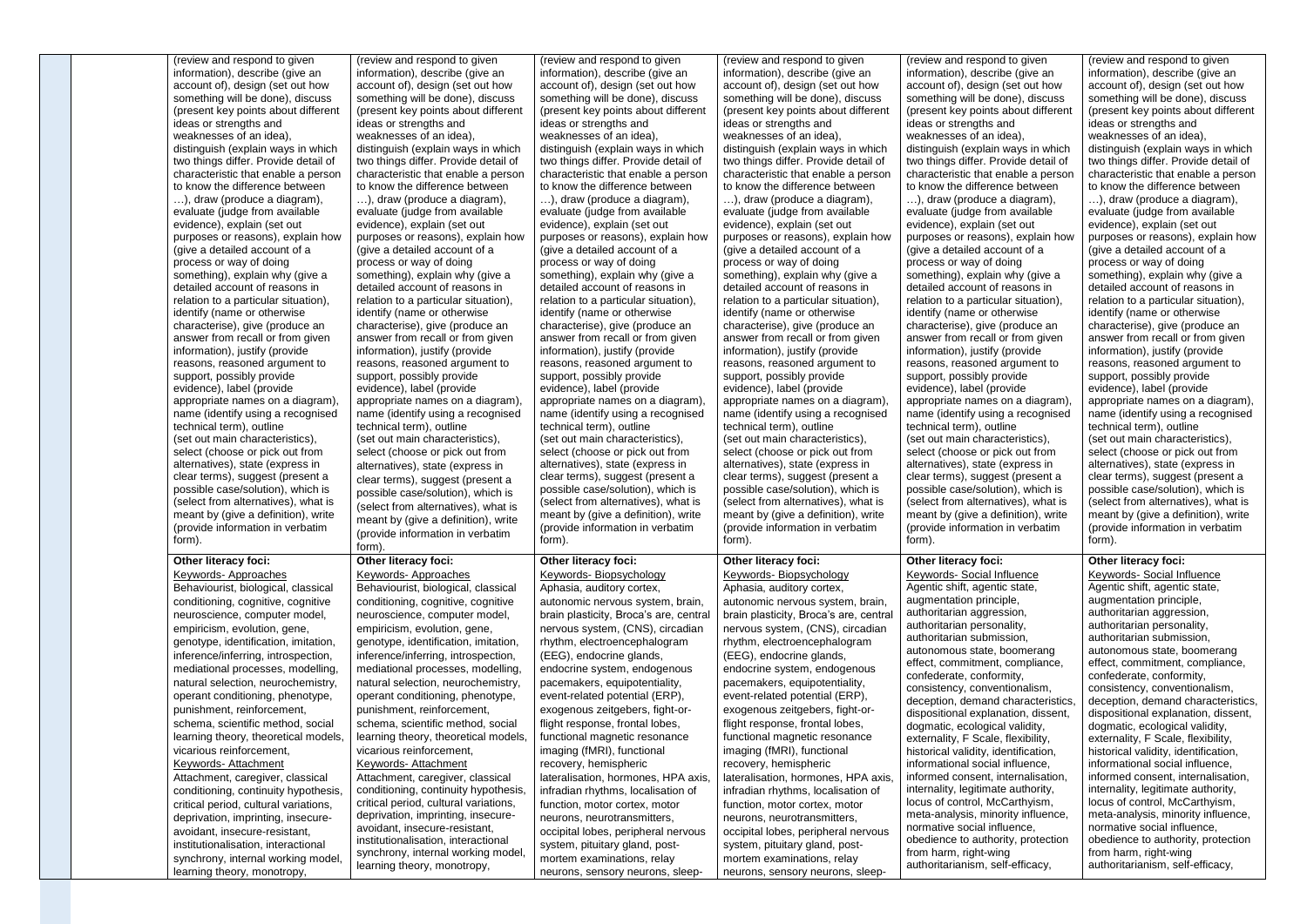|                                | multiple attachment, operant<br>conditioning, primary attachment<br>figure, reciprocity, secure<br>attachment, separation anxiety,<br>social learning theory, social<br>releasers, strange situation,<br>stranger anxiety.                                                                                                                                                                                                                                                                   | multiple attachment, operant<br>conditioning, primary attachment<br>figure, reciprocity, secure<br>attachment, separation anxiety,<br>social learning theory, social<br>releasers, strange situation,<br>stranger anxiety.                                                                                                                                                                                                                                                                   | wake cycle, somatic nervous<br>system, somatosensory cortex,<br>spinal cord, split-brain research,<br>synapse, synaptic transmission,<br>temporal lobes, ultradian rhythms,<br>visual cortex, Wernicke's area.<br>Keywords- Psychopathology<br>ABC model, biological<br>preparedness, caudate nucleus,<br>classical conditioning, cognitive-<br>behavioural therapy (CBT),<br>concordance rate,<br>counterconditioning, cultural<br>relativism, depression,<br>desensitisation hierarchy, deviation<br>from ideal mental health, diathesis-<br>stress model, dopamine, DSM,<br>empirical disputing, failure to<br>function adequately, flooding,<br>GABA (gamma-aminobutyric acid),<br>gene, logical disputing, irrational<br>thoughts, musturbatory thinking,<br>negative triad, neurotransmitters,<br>noradrenaline, obsessive<br>compulsive disorder (OCD),<br>operant conditioning, orbitofrontal<br>cortex, phobias, placebo,<br>pragmatic disputing, reciprocal<br>inhibition, schema, serotonin,<br>statistical infrequency, symptom<br>substitution, systematic<br>desensitisation, two-process<br>model, unconditional positive<br>regard. | wake cycle, somatic nervous<br>system, somatosensory cortex,<br>spinal cord, split-brain research,<br>synapse, synaptic transmission,<br>temporal lobes, ultradian rhythms,<br>visual cortex, Wernicke's area.<br>Keywords- Psychopathology<br>ABC model, biological<br>preparedness, caudate nucleus,<br>classical conditioning, cognitive-<br>behavioural therapy (CBT),<br>concordance rate.<br>counterconditioning, cultural<br>relativism, depression,<br>desensitisation hierarchy, deviation<br>from ideal mental health, diathesis-<br>stress model, dopamine, DSM,<br>empirical disputing, failure to<br>function adequately, flooding,<br>GABA (gamma-aminobutyric acid),<br>gene, logical disputing, irrational<br>thoughts, musturbatory thinking,<br>negative triad, neurotransmitters,<br>noradrenaline, obsessive<br>compulsive disorder (OCD),<br>operant conditioning, orbitofrontal<br>cortex, phobias, placebo,<br>pragmatic disputing, reciprocal<br>inhibition, schema, serotonin,<br>statistical infrequency, symptom<br>substitution, systematic<br>desensitisation, two-process<br>model, unconditional positive<br>regard. | snowball effect, social change,<br>social norms interventions, social<br>roles, social support.<br>Keywords- Memory<br>Anxiety, capacity, central<br>executive, coding, cognitive<br>interview, cues, duration, episodic<br>buffer, episodic memory,<br>eyewitness testimony,<br>interference, leading question,<br>long-term memory (LTM),<br>misleading information, multi-store<br>model, phonological loop, post-<br>event discussion, proactive<br>interference (PI), procedural<br>memory, retrieval failure,<br>retroactive interference (RI),<br>semantic memory, sensory<br>register, short-term memory<br>(STM), visuo-spatial sketchpad,<br>working memory model. | snowball effect, social change,<br>social norms interventions, social<br>roles, social support.<br>Keywords- Memory<br>Anxiety, capacity, central<br>executive, coding, cognitive<br>interview, cues, duration, episodic<br>buffer, episodic memory,<br>eyewitness testimony,<br>interference, leading question,<br>long-term memory (LTM),<br>misleading information, multi-store<br>model, phonological loop, post-<br>event discussion, proactive<br>interference (PI), procedural<br>memory, retrieval failure,<br>retroactive interference (RI),<br>semantic memory, sensory<br>register, short-term memory<br>(STM), visuo-spatial sketchpad,<br>working memory model. |
|--------------------------------|----------------------------------------------------------------------------------------------------------------------------------------------------------------------------------------------------------------------------------------------------------------------------------------------------------------------------------------------------------------------------------------------------------------------------------------------------------------------------------------------|----------------------------------------------------------------------------------------------------------------------------------------------------------------------------------------------------------------------------------------------------------------------------------------------------------------------------------------------------------------------------------------------------------------------------------------------------------------------------------------------|-----------------------------------------------------------------------------------------------------------------------------------------------------------------------------------------------------------------------------------------------------------------------------------------------------------------------------------------------------------------------------------------------------------------------------------------------------------------------------------------------------------------------------------------------------------------------------------------------------------------------------------------------------------------------------------------------------------------------------------------------------------------------------------------------------------------------------------------------------------------------------------------------------------------------------------------------------------------------------------------------------------------------------------------------------------------------------------------------------------------------------------------------------|-----------------------------------------------------------------------------------------------------------------------------------------------------------------------------------------------------------------------------------------------------------------------------------------------------------------------------------------------------------------------------------------------------------------------------------------------------------------------------------------------------------------------------------------------------------------------------------------------------------------------------------------------------------------------------------------------------------------------------------------------------------------------------------------------------------------------------------------------------------------------------------------------------------------------------------------------------------------------------------------------------------------------------------------------------------------------------------------------------------------------------------------------------|------------------------------------------------------------------------------------------------------------------------------------------------------------------------------------------------------------------------------------------------------------------------------------------------------------------------------------------------------------------------------------------------------------------------------------------------------------------------------------------------------------------------------------------------------------------------------------------------------------------------------------------------------------------------------|------------------------------------------------------------------------------------------------------------------------------------------------------------------------------------------------------------------------------------------------------------------------------------------------------------------------------------------------------------------------------------------------------------------------------------------------------------------------------------------------------------------------------------------------------------------------------------------------------------------------------------------------------------------------------|
| <b>Numeracy</b><br>focus       | Statistics, research methods, dates<br>of research, calculation of results,<br>data handling and analysis.<br>Research methods is embedded<br>throughout the course.                                                                                                                                                                                                                                                                                                                         | Statistics, research methods, dates<br>of research, calculation of results,<br>data handling and analysis.<br>Research methods is embedded<br>throughout the course.                                                                                                                                                                                                                                                                                                                         | Statistics, research methods, dates<br>of research, calculation of results,<br>data handling and analysis,<br>division of the nervous system.<br>Research methods is embedded<br>throughout the course.                                                                                                                                                                                                                                                                                                                                                                                                                                                                                                                                                                                                                                                                                                                                                                                                                                                                                                                                             | Statistics, research methods, dates<br>of research, calculation of results,<br>data handling and analysis,<br>division of the nervous system.<br>Research methods is embedded<br>throughout the course.                                                                                                                                                                                                                                                                                                                                                                                                                                                                                                                                                                                                                                                                                                                                                                                                                                                                                                                                             | Statistics, research methods,<br>dates of research, calculation of<br>results, data handling and<br>analysis, memory models.<br>Research methods is embedded<br>throughout the course.                                                                                                                                                                                                                                                                                                                                                                                                                                                                                       | Statistics, research methods,<br>dates of research, calculation of<br>results, data handling and<br>analysis, memory models.<br>Research methods is embedded<br>throughout the course.                                                                                                                                                                                                                                                                                                                                                                                                                                                                                       |
| SMSC/<br><b>British Values</b> | Sp: learning about opinions and<br>why they are formed.<br>M: respect for opinions on<br>attachment.<br>So: discussion on opinions.<br>C: cultural variations of<br>attachment.<br>BV: respect for others, implications<br>of psychological research for the<br>economy.                                                                                                                                                                                                                     | Sp: learning about beliefs and why<br>they are formed.<br>M: respect for beliefs on<br>attachment.<br>So: discussion on opinions.<br>C: cultural variations of<br>attachment.<br>BV: respect for others, implications<br>of psychological research for the<br>economy.                                                                                                                                                                                                                       | Sp: learning about opinions and<br>why they are formed.<br>M: respect for opinions on mental<br>health.<br>So: discussion on opinions.<br>C: cultural variations of defining<br>psychopathology.<br>BV: respect for others, implications<br>of psychological research for the<br>economy.                                                                                                                                                                                                                                                                                                                                                                                                                                                                                                                                                                                                                                                                                                                                                                                                                                                           | Sp: learning about opinions and<br>why they are formed.<br>M: respect for opinions on mental<br>health.<br>So: discussion on opinions.<br>C: cultural variations of defining<br>psychopathology.<br>BV: respect for others, implications<br>of psychological research for the<br>economy.                                                                                                                                                                                                                                                                                                                                                                                                                                                                                                                                                                                                                                                                                                                                                                                                                                                           | Sp: learning about opinions and<br>why they are formed.<br>M: respect for opinions on<br>influences<br>So: discussion on opinions.<br>C: cultural variations of conformity<br>and obedience; collectivist and<br>collectivist cultural influences.<br>BV: respect for others, implications<br>of psychological research for the<br>economy.                                                                                                                                                                                                                                                                                                                                  | Sp: learning about opinions and<br>why they are formed.<br>M: respect for opinions on<br>influences<br>So: discussion on opinions.<br>C: cultural variations of conformity<br>and obedience; collectivist and<br>collectivist cultural influences.<br>BV: respect for others, implications<br>of psychological research for the<br>economy.                                                                                                                                                                                                                                                                                                                                  |
| <b>Safeguarding</b>            | Standard classroom rules &<br>academy procedures apply for<br>physical safeguarding.<br>Explain that different 'approaches'<br>will be considered and respect for<br>others and their opinions is a non-<br>negotiable.<br>Give prior outline of 'Attachment'<br>content to ensure students know<br>what to expect and allow to 'step<br>out' if they find any content<br>uncomfortable. Offer opportunity to<br>speak further at another time with<br>staff. Use available data to identify | Standard classroom rules &<br>academy procedures apply for<br>physical safeguarding.<br>Explain that different 'approaches'<br>will be considered and respect for<br>others and their opinions is a non-<br>negotiable.<br>Give prior outline of 'Attachment'<br>content to ensure students know<br>what to expect and allow to 'step<br>out' if they find any content<br>uncomfortable. Offer opportunity to<br>speak further at another time with<br>staff. Use available data to identify | Standard classroom rules &<br>academy procedures apply for<br>physical safeguarding.<br>Explain that different mental health<br>(Psychopathology) will be<br>considered and respect for others<br>and their opinions/experiences is a<br>non-negotiable.<br>Give prior outline of<br>'Psychopathology' content to<br>ensure students know what to<br>expect and allow to 'step out' if<br>they find any content<br>uncomfortable. Offer opportunity to                                                                                                                                                                                                                                                                                                                                                                                                                                                                                                                                                                                                                                                                                              | Standard classroom rules &<br>academy procedures apply for<br>physical safeguarding.<br>Explain that different mental health<br>(Psychopathology) will be<br>considered and respect for others<br>and their opinions/experiences is a<br>non-negotiable.<br>Give prior outline of<br>'Psychopathology' content to<br>ensure students know what to<br>expect and allow to 'step out' if<br>they find any content<br>uncomfortable. Offer opportunity to                                                                                                                                                                                                                                                                                                                                                                                                                                                                                                                                                                                                                                                                                              | Standard classroom rules &<br>academy procedures apply for<br>physical safeguarding.<br>Explain that conformity and<br>obedience will be considered and<br>respect for others and their<br>opinions/experiences is a non-<br>negotiable.<br>Give prior outline of 'Social<br>Influence' content to ensure<br>students know what to expect and<br>allow to 'step out' if they find any<br>content uncomfortable. Offer<br>opportunity to speak further at                                                                                                                                                                                                                     | Standard classroom rules &<br>academy procedures apply for<br>physical safeguarding.<br>Set expectations of all students<br>being able to express opinions,<br>showing respect for the views of<br>others.<br>Give prior outline of content to<br>ensure students know what to<br>expect and allow to 'step out' if<br>they find any content<br>uncomfortable.<br>Give opportunity to speak further<br>at another time with staff.                                                                                                                                                                                                                                           |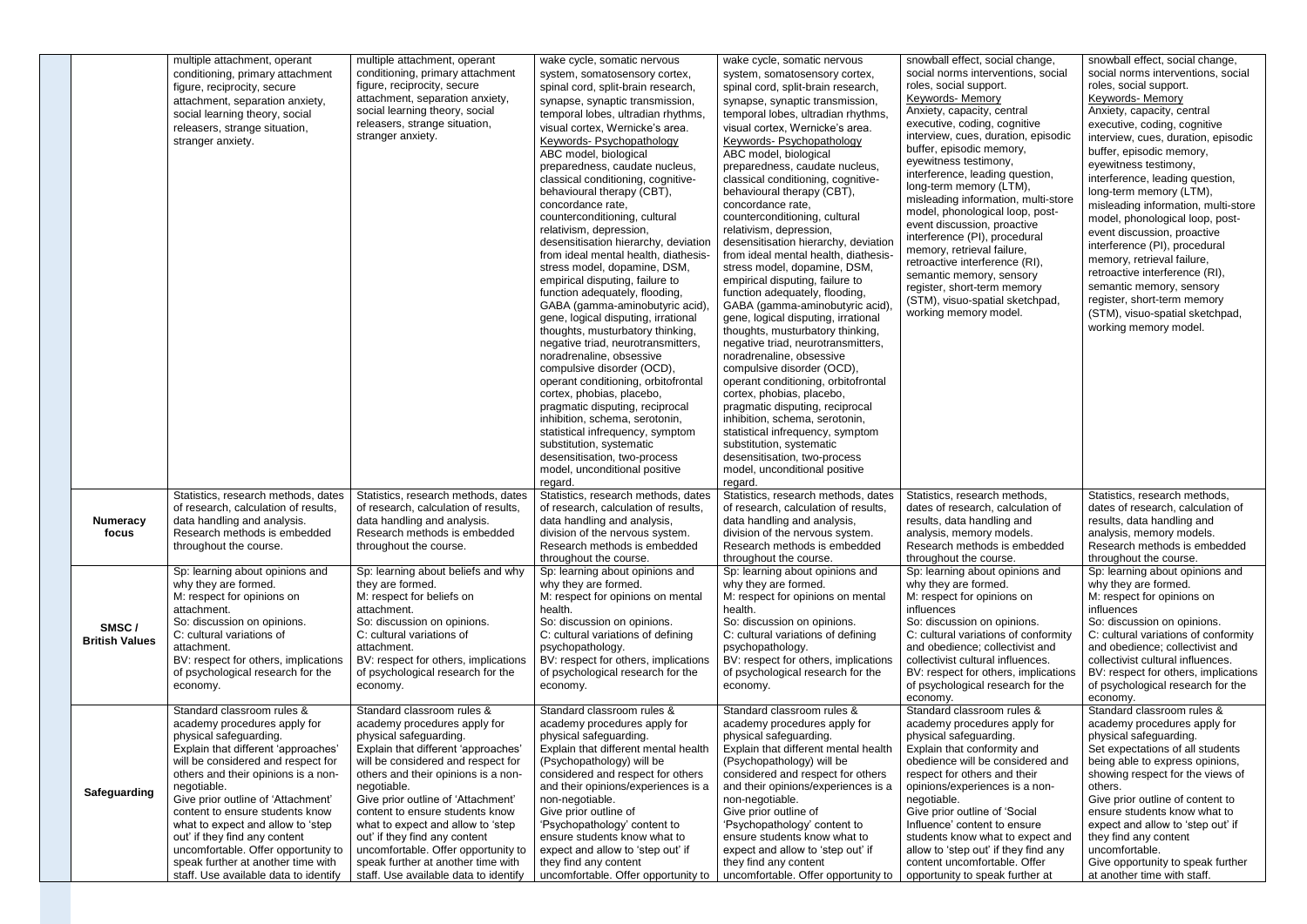|                                     | any students who may have issues   any students who may have issues   speak further at another time with |                                       | speak further at another time with                                                                 | another time with staff. Use        |  |
|-------------------------------------|----------------------------------------------------------------------------------------------------------|---------------------------------------|----------------------------------------------------------------------------------------------------|-------------------------------------|--|
| with content of 'Attachment' topic, | with content of 'Attachment' topic,                                                                      | staff. Use available data to identify | staff. Use available data to identify                                                              | available data to identify any      |  |
| particularly around forming         | particularly around forming                                                                              |                                       | any students who may have issues   any students who may have issues   students who may have issues |                                     |  |
| attachments, single parenting,      | attachments, single parenting,                                                                           | with content of each topic,           | with content of each topic,                                                                        | with content of each topic,         |  |
| absent parents, for example.        | absent parents, for example.                                                                             | especially with mental health         | especially with mental health                                                                      | especially with historical examples |  |
|                                     |                                                                                                          | concerns.                             | concerns.                                                                                          | (i.e. Holocaust) and studies (i.e.  |  |
|                                     |                                                                                                          |                                       |                                                                                                    | Zimbardo, Milgram).                 |  |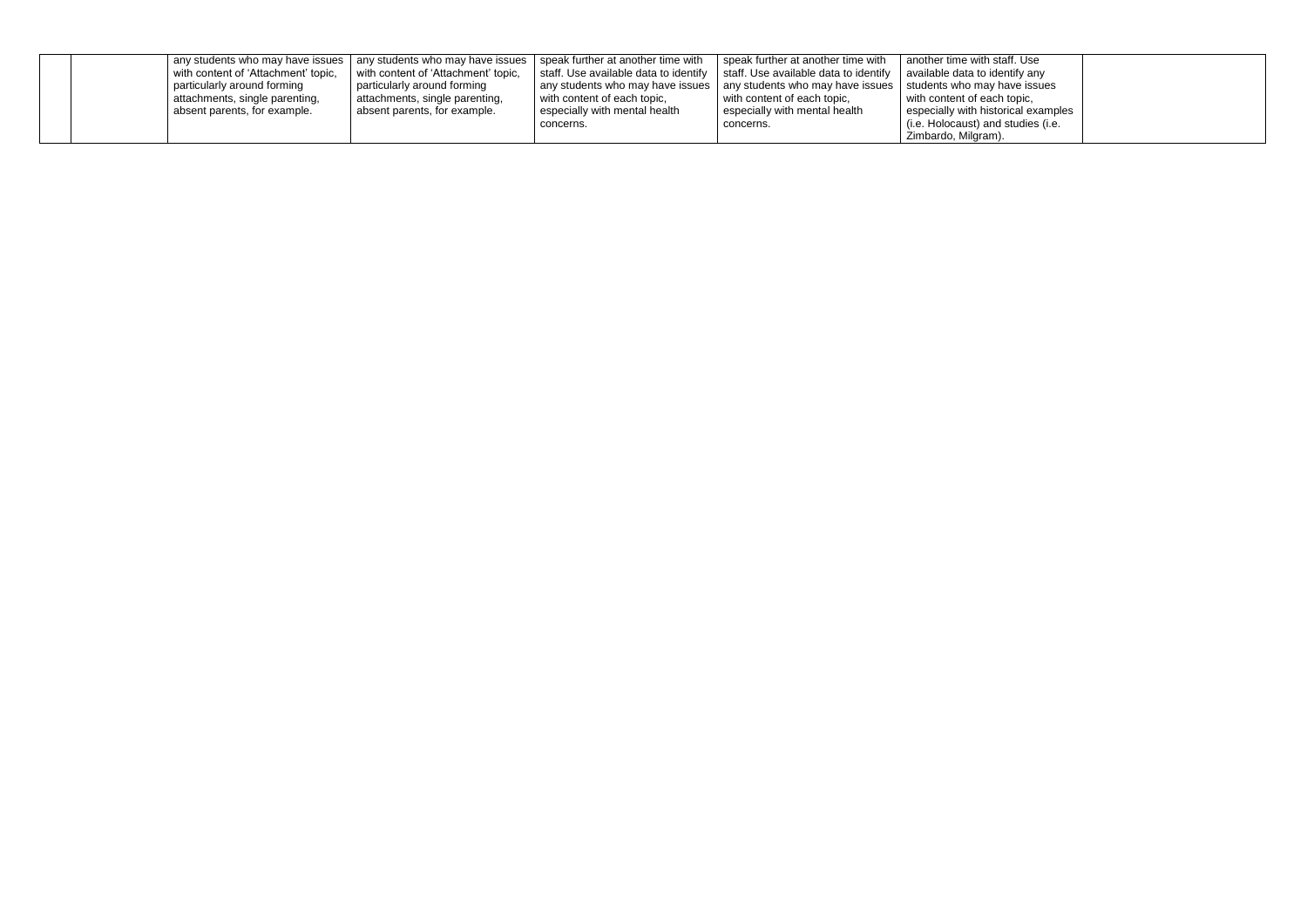|            |                                                                             | Autumn Term 1                                                                                                                                                                                                                                                                                                                                                                                                                                                                                                                                                                                                                                                                                                                                                                                                                                                                                                                                                                                                                                                                                                                                                                                                                                                                                                                                                                                                                                                                                                                            | Autumn Term 2                                                                                                                                                                                                                                                                                                                                                                                                                                                                                                                                                                                                                                                                                                                                                                                                                                                                                                                                                                                                                                                                                                                                                                                                                                                                                                                                                                                                                                                                                                                                                                                                                                                                                                                                          | <b>Spring Term 1</b>                                                                                                                                                                                                                                                                                                                                                                                                                                                                                                                                                                                                                                                                                                                                                                                                                                                                                                                                                                                                                                                                                                                                                                  | <b>Spring Term 2</b>                                                                                                                                                                                                                                                                                                                                                                                                                                                                                                                                                                                                                                                                                                                                                                                                                                                                                                                                                          | <b>Summer Term 1</b>                                                                                                                                                                                                                                                                                                                                                                                                                                                                                                                                                                                                                                                                                                                                                                                                                                                                                                                                                                                                                                                                                                                         | <b>Summer Term 2</b>          |
|------------|-----------------------------------------------------------------------------|------------------------------------------------------------------------------------------------------------------------------------------------------------------------------------------------------------------------------------------------------------------------------------------------------------------------------------------------------------------------------------------------------------------------------------------------------------------------------------------------------------------------------------------------------------------------------------------------------------------------------------------------------------------------------------------------------------------------------------------------------------------------------------------------------------------------------------------------------------------------------------------------------------------------------------------------------------------------------------------------------------------------------------------------------------------------------------------------------------------------------------------------------------------------------------------------------------------------------------------------------------------------------------------------------------------------------------------------------------------------------------------------------------------------------------------------------------------------------------------------------------------------------------------|--------------------------------------------------------------------------------------------------------------------------------------------------------------------------------------------------------------------------------------------------------------------------------------------------------------------------------------------------------------------------------------------------------------------------------------------------------------------------------------------------------------------------------------------------------------------------------------------------------------------------------------------------------------------------------------------------------------------------------------------------------------------------------------------------------------------------------------------------------------------------------------------------------------------------------------------------------------------------------------------------------------------------------------------------------------------------------------------------------------------------------------------------------------------------------------------------------------------------------------------------------------------------------------------------------------------------------------------------------------------------------------------------------------------------------------------------------------------------------------------------------------------------------------------------------------------------------------------------------------------------------------------------------------------------------------------------------------------------------------------------------|---------------------------------------------------------------------------------------------------------------------------------------------------------------------------------------------------------------------------------------------------------------------------------------------------------------------------------------------------------------------------------------------------------------------------------------------------------------------------------------------------------------------------------------------------------------------------------------------------------------------------------------------------------------------------------------------------------------------------------------------------------------------------------------------------------------------------------------------------------------------------------------------------------------------------------------------------------------------------------------------------------------------------------------------------------------------------------------------------------------------------------------------------------------------------------------|-------------------------------------------------------------------------------------------------------------------------------------------------------------------------------------------------------------------------------------------------------------------------------------------------------------------------------------------------------------------------------------------------------------------------------------------------------------------------------------------------------------------------------------------------------------------------------------------------------------------------------------------------------------------------------------------------------------------------------------------------------------------------------------------------------------------------------------------------------------------------------------------------------------------------------------------------------------------------------|----------------------------------------------------------------------------------------------------------------------------------------------------------------------------------------------------------------------------------------------------------------------------------------------------------------------------------------------------------------------------------------------------------------------------------------------------------------------------------------------------------------------------------------------------------------------------------------------------------------------------------------------------------------------------------------------------------------------------------------------------------------------------------------------------------------------------------------------------------------------------------------------------------------------------------------------------------------------------------------------------------------------------------------------------------------------------------------------------------------------------------------------|-------------------------------|
|            | <b>Topic title</b>                                                          | Y2 Approaches (Paper 2)<br>Y2 Biopsychology (Paper 2)                                                                                                                                                                                                                                                                                                                                                                                                                                                                                                                                                                                                                                                                                                                                                                                                                                                                                                                                                                                                                                                                                                                                                                                                                                                                                                                                                                                                                                                                                    | Y2 Research Methods (Paper 2)<br><b>Issues &amp; Debates (Paper 3)</b>                                                                                                                                                                                                                                                                                                                                                                                                                                                                                                                                                                                                                                                                                                                                                                                                                                                                                                                                                                                                                                                                                                                                                                                                                                                                                                                                                                                                                                                                                                                                                                                                                                                                                 | <b>Relationships (Paper 3)</b>                                                                                                                                                                                                                                                                                                                                                                                                                                                                                                                                                                                                                                                                                                                                                                                                                                                                                                                                                                                                                                                                                                                                                        | <b>Aggression (Paper 3)</b>                                                                                                                                                                                                                                                                                                                                                                                                                                                                                                                                                                                                                                                                                                                                                                                                                                                                                                                                                   | Schizophrenia (Paper 3)                                                                                                                                                                                                                                                                                                                                                                                                                                                                                                                                                                                                                                                                                                                                                                                                                                                                                                                                                                                                                                                                                                                      | <b>Revision</b>               |
|            | <b>Building on Key</b><br>Stage 4 and<br>Year 12<br>(Skills and<br>content) |                                                                                                                                                                                                                                                                                                                                                                                                                                                                                                                                                                                                                                                                                                                                                                                                                                                                                                                                                                                                                                                                                                                                                                                                                                                                                                                                                                                                                                                                                                                                          | 'Approaches', 'Biopsychology' and 'Research Methods' are all topics that contain additional Y2 content. The elements that were covered in Y1 for each of these topics will be revisited. 'Approaches' and 'Research Methods'<br>are consistently referred to across the entire A Level course. AO1, AO2, AO3 are consistent across both years 1 and 2, although extended writing questions that were /12 in Y1 are now /16 in Y2.                                                                                                                                                                                                                                                                                                                                                                                                                                                                                                                                                                                                                                                                                                                                                                                                                                                                                                                                                                                                                                                                                                                                                                                                                                                                                                                      |                                                                                                                                                                                                                                                                                                                                                                                                                                                                                                                                                                                                                                                                                                                                                                                                                                                                                                                                                                                                                                                                                                                                                                                       |                                                                                                                                                                                                                                                                                                                                                                                                                                                                                                                                                                                                                                                                                                                                                                                                                                                                                                                                                                               |                                                                                                                                                                                                                                                                                                                                                                                                                                                                                                                                                                                                                                                                                                                                                                                                                                                                                                                                                                                                                                                                                                                                              |                               |
| <b>Y13</b> | Intent                                                                      | Approaches<br>In addition to Y1 content, students<br>need to describe the following:<br>The basic assumptions of the<br>psychodynamic approach,<br>including the role of the<br>unconscious; structure of<br>personality (Id, Ego and<br>Superego); defence mechanisms<br>(repression, denial, displacement)<br>psychosexual stages.<br>The basic assumptions of<br>Humanistic Psychology, including<br>the role of free-will, self-<br>actualisation and Maslow's<br>hierarchy of needs; focus on the<br>self; congruence, the role of<br>conditions of worth; the influence<br>on counselling Psychology.<br>Students will also need to compare<br>approaches to each other,<br>referring to similarities and/or<br>differences.<br>Biopsychology<br>Students need to describe, apply<br>and evaluate the following:<br>Localisation of function in the brain<br>and hemispheric lateralisation:<br>motor, somatosensory, visual,<br>auditory and language centres;<br>Broca's and Wernicke's areas, split<br>brain research. Plasticity and<br>functional recovery of the brain<br>after trauma;<br>Ways of studying the brain:<br>scanning techniques, including<br>functional magnetic resonance<br>imaging (fMRI);<br>electroencephalogram (EEGs) and<br>event-related potentials (ERPs);<br>post-mortem examinations.<br>Biological rhythms: circadian,<br>infradian and ultradian and the<br>difference between these rhythms.<br>The effect of endogenous<br>pacemakers and exogenous<br>zeitgebers on the sleep/wake<br>cycle. | Research Methods<br>In addition to Y1 content, students<br>need to describe the following:<br>Introduction to statistical testing;<br>the sign test. When to use the sign<br>test and calculation of the sign<br>test.<br>Probability and significance: use of<br>statistical tables and critical values<br>in interpretation of significance and<br>Type I and Type II errors.<br>Factors affecting the choice of<br>statistical test, including level of<br>measurement and experimental<br>design. When to use the following<br>tests: Spearman's rho, Pearson's<br>r, Wilcoxon, Mann-Whitney, related<br>t-test, unrelated t-test and Chi-<br>Squared test.<br><b>Issues &amp; Debates</b><br>Students use IAD application<br>across all extended writing in all<br>topics and need to be able to<br>describe and evaluate the<br>following:<br>Gender and culture in Psychology<br>(universality and bias). Gender<br>bias including androcentrism and<br>alpha and beta bias; cultural bias,<br>including ethnocentrism and<br>cultural relativism.<br>Free will and determinism: hard<br>determinism and soft determinism;<br>biological, environmental and<br>psychic determinism; The scientific<br>emphasis on causal explanations.<br>The nature-nurture debate: the<br>relative importance of heredity and<br>environment in determining<br>behaviour and the interactionist<br>approach.<br>Holism and reductionism: levels of<br>explanation in Psychology.<br>Biological reductionism and<br>environmental (stimulus-response)<br>reductionism.<br>Idiographic and nomothetic<br>approaches to psychological<br>investigation.<br>Ethical implications of research<br>studies and theory, including<br>reference to social sensitivity. | Relationships<br>Students need to be able to<br>describe and evaluate the<br>following and apply to scenarios:<br>The evolutionary explanations for<br>partner preferences, including the<br>relationship between sexual<br>selection and human reproductive<br>behaviour.<br>Factors affecting attraction in<br>romantic relationships: self-<br>disclosure; physical attractiveness,<br>including the matching hypothesis;<br>filter theory, including social<br>demography and similarity in<br>attitudes and complementarity.<br>Theories of romantic relationships:<br>social exchange theory, equity<br>theory and Rusbult's investment<br>model of commitment, satisfaction<br>and comparison with alternatives<br>and investment. Duck's phase<br>model of relationship breakdown:<br>intra-psychic, dyadic, social and<br>grave dressing phases.<br>Virtual relationships in social<br>media: self-disclosure in virtual<br>relationships and the effects of<br>absence of gating on the nature of<br>virtual relationships.<br>Parasocial relationships: levels of<br>parasocial relationships, the<br>absorption addiction model and the<br>attachment theory explanation. | <b>Aggression</b><br>Students need to be able to<br>describe, apply and evaluate the<br>following:<br>Neural and hormonal mechanisms<br>in aggression, including the roles<br>of the limbic system, serotonin and<br>testosterone and genetic factors in<br>aggression, including the MAOA<br>gene.<br>The ethological explanation of<br>aggression, including reference to<br>innate releasing mechanisms and<br>fixed action patterns and<br>evolutionary explanations of<br>human aggression.<br>Social psychological explanations<br>of human aggression, including the<br>frustration-aggression hypothesis,<br>social learning theory as applied to<br>human aggression, and de-<br>individuation.<br>Institutional aggression in the<br>context of prisons: dispositional<br>and situational explanations.<br>Media influences on aggression,<br>including the effects of computer<br>game and The role of<br>desensitisation, disinhibition and<br>cognitive priming. | Schizophrenia<br>Students need to be able to<br>describe, apply and evaluate the<br>following:<br>Classification of schizophrenia;<br>positive symptoms of<br>schizophrenia<br>(including hallucinations and<br>delusions), negative symptoms of<br>schizophrenia (including<br>speech poverty and avolition);<br>reliability and validity in diagnosis<br>and classification of schizophrenia,<br>(including reference to co-<br>morbidity, culture and gender bias<br>and symptom overlap).<br>Biological explanations for<br>schizophrenia: genetics and neural<br>correlates, including the dopamine<br>hypothesis.<br>Psychological explanations for<br>schizophrenia: family dysfunction<br>and cognitive explanations,<br>including dysfunctional thought<br>processing.<br>Drug therapy: typical and atypical<br>antipsychotics.<br>Cognitive behaviour therapy and<br>family therapy as used in the<br>treatment of schizophrenia. Token<br>economies as used in the<br>management of schizophrenia.<br>The importance of an interactionist<br>approach in explaining and<br>treating schizophrenia; the<br>diathesis-stress model. | From all topics in Y1 and Y2. |

|  | ı. | ı.<br>u<br>u | u |  |
|--|----|--------------|---|--|
|  |    |              |   |  |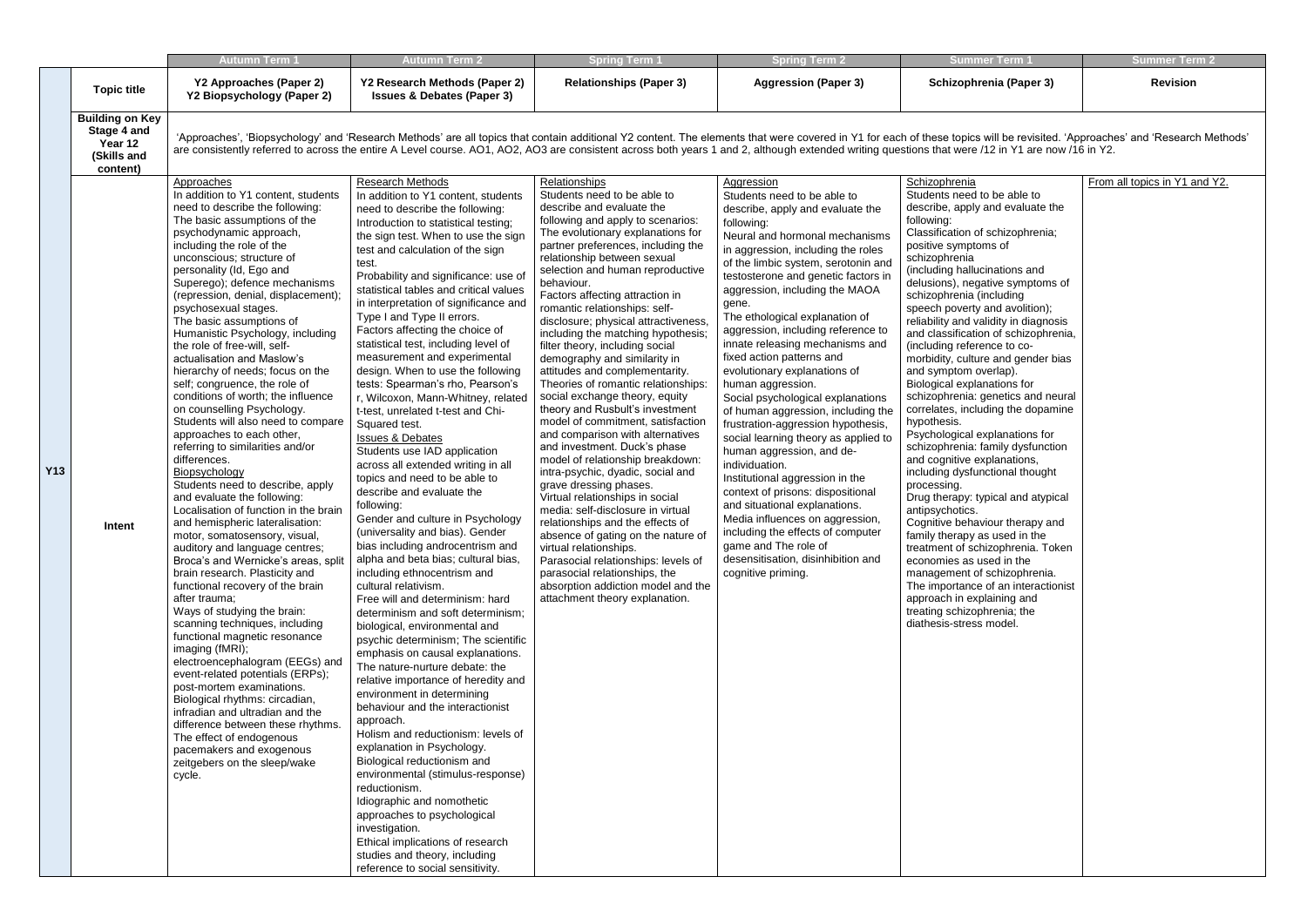|                   | Three papers, Paper 3 contains     | Three papers, Paper 3 contains        | Three papers, Paper 3 contains     | Three papers, Paper 3 contains     | Three papers, Paper 3 contains     | Three papers, Paper 3 contains     |
|-------------------|------------------------------------|---------------------------------------|------------------------------------|------------------------------------|------------------------------------|------------------------------------|
|                   | options of topic choice. Each      | options of topic choice. Each         | options of topic choice. Each      | options of topic choice. Each      | options of topic choice. Each      | options of topic choice. Each      |
|                   |                                    |                                       |                                    |                                    |                                    |                                    |
|                   | section will contain:              | section will contain:                 | section will contain:              | section will contain:              | section will contain:              | section will contain:              |
|                   | Short answer                       | Short answer                          | Short answer                       | Short answer                       | Short answer                       | Short answer                       |
|                   | <b>Extended writing</b>            | <b>Extended writing</b>               | <b>Extended writing</b>            | <b>Extended writing</b>            | <b>Extended writing</b>            | <b>Extended writing</b>            |
|                   | AO1: Demonstrate knowledge and     | AO1: Demonstrate knowledge and        | AO1: Demonstrate knowledge and     | AO1: Demonstrate knowledge and     | AO1: Demonstrate knowledge and     | AO1: Demonstrate knowledge and     |
|                   | understanding of scientific ideas, | understanding of scientific ideas,    | understanding of scientific ideas, | understanding of scientific ideas, | understanding of scientific ideas, | understanding of scientific ideas, |
|                   | processes, techniques              | processes, techniques                 | processes, techniques              | processes, techniques              | processes, techniques              | processes, techniques              |
|                   |                                    |                                       |                                    |                                    |                                    |                                    |
|                   | and procedures.                    | and procedures.                       | and procedures.                    | and procedures.                    | and procedures.                    | and procedures.                    |
|                   | AO2: Apply knowledge and           | AO2: Apply knowledge and              | AO2: Apply knowledge and           | AO2: Apply knowledge and           | AO2: Apply knowledge and           | AO2: Apply knowledge and           |
| Knowledge         | understanding of scientific ideas, | understanding of scientific ideas,    | understanding of scientific ideas, | understanding of scientific ideas, | understanding of scientific ideas, | understanding of scientific ideas, |
| <b>Skills</b>     | processes, techniques and          | processes, techniques and             | processes, techniques and          | processes, techniques and          | processes, techniques and          | processes, techniques and          |
| Understanding     | procedures: in a theoretical       | procedures: in a theoretical          | procedures: in a theoretical       | procedures: in a theoretical       | procedures: in a theoretical       | procedures: in a theoretical       |
|                   | context, in a practical context,   | context, in a practical context,      | context, in a practical context,   | context, in a practical context,   | context, in a practical context,   | context, in a practical context,   |
|                   | when handling qualitative data,    |                                       | when handling qualitative data,    |                                    | when handling qualitative data,    | when handling qualitative data,    |
|                   |                                    | when handling qualitative data,       |                                    | when handling qualitative data,    |                                    |                                    |
|                   | when handling quantitative data.   | when handling quantitative data.      | when handling quantitative data.   | when handling quantitative data.   | when handling quantitative data.   | when handling quantitative data.   |
|                   | AO3: Analyse, interpret and        | AO3: Analyse, interpret and           | AO3: Analyse, interpret and        | AO3: Analyse, interpret and        | AO3: Analyse, interpret and        | AO3: Analyse, interpret and        |
|                   | evaluate scientific information,   | evaluate scientific information,      | evaluate scientific information,   | evaluate scientific information,   | evaluate scientific information,   | evaluate scientific information,   |
|                   | ideas and evidence, including in   | ideas and evidence, including in      | ideas and evidence, including in   | ideas and evidence, including in   | ideas and evidence, including in   | ideas and evidence, including in   |
|                   | relation to issues, to: make       | relation to issues, to: make          | relation to issues, to: make       | relation to issues, to: make       | relation to issues, to: make       | relation to issues, to: make       |
|                   | judgements and reach               | judgements and reach                  | judgements and reach               | judgements and reach               | judgements and reach               | judgements and reach               |
|                   |                                    |                                       |                                    |                                    |                                    |                                    |
|                   | conclusions, develop and refine    | conclusions, develop and refine       | conclusions, develop and refine    | conclusions, develop and refine    | conclusions, develop and refine    | conclusions, develop and refine    |
|                   | practical design and procedures.   | practical design and procedures.      | practical design and procedures.   | practical design and procedures    | practical design and procedures    | practical design and procedures.   |
|                   | Knowledge:                         | Knowledge:                            | Knowledge:                         | Knowledge:                         | Knowledge:                         | Knowledge:                         |
|                   | Starter testing on previous lesson | Starter testing on previous lesson    | Starter testing on previous lesson | Starter testing on previous lesson | Starter testing on previous lesson | Starter testing on previous lesson |
|                   | content.                           | content.                              | content.                           | content.                           | content.                           | content.                           |
|                   |                                    |                                       |                                    |                                    |                                    |                                    |
|                   | 2 x weekly homework essays,        | 2 x weekly homework essays,           | 2 x weekly homework essays,        | 2 x weekly homework essays,        | 2 x weekly homework essays,        | 2 x weekly homework essays,        |
|                   | including redrafting.              | including redrafting.                 | including redrafting.              | including redrafting.              | including redrafting.              | including redrafting.              |
|                   | 1 x weekly homework essay,         | 1 x weekly homework essay,            | 1 x weekly homework essay,         | 1 x weekly homework essay,         | 1 x weekly homework essay,         | 1 x weekly homework essay,         |
| Knowledge and     | including redrafting which focuses | including redrafting which focuses    | including redrafting which focuses | including redrafting which focuses | including redrafting which focuses | including redrafting which focuses |
| skills revisited  |                                    | on Y1 content, but /16                | on Y1 content, but /16             | on Y1 content, but /16             | on Y1 content, but /16             | on Y1 content, but /16             |
|                   | on Y1 content, but /16.            |                                       |                                    |                                    |                                    |                                    |
|                   |                                    |                                       |                                    |                                    |                                    |                                    |
|                   | <b>Skills:</b>                     | <b>Skills:</b>                        | Skills:                            | <b>Skills:</b>                     | <b>Skills:</b>                     | <b>Skills:</b>                     |
|                   | Redrafting of exam questions.      | Redrafting of exam questions.         | Redrafting of exam questions.      | Redrafting of exam questions.      | Redrafting of exam questions.      | Redrafting of exam questions.      |
|                   |                                    |                                       |                                    |                                    |                                    |                                    |
|                   | <b>Weekly Walking Talking</b>      | <b>Weekly Walking Talking</b>         | <b>Weekly Walking Talking</b>      | <b>Weekly Walking Talking</b>      | <b>Weekly Walking Talking</b>      | <b>Weekly Walking Talking</b>      |
|                   | breakdown on exam question         | breakdown on exam question            | breakdown on exam question         | breakdown on exam question         | breakdown on exam question         | breakdown on exam question         |
|                   | responses.                         | responses.                            | responses.                         | responses.                         | responses.                         | responses.                         |
|                   | End of unit assessment:            | End of unit assessment:               | End of unit assessment:            | End of unit assessment:            | End of unit assessment:            | End of unit assessment:            |
|                   | Mid topic assessment (full section | Mid topic assessment (full section    | Mid topic assessment (full section | Mid topic assessment (full section | Mid topic assessment (full section | Mid topic assessment (full section |
|                   | from exam paper) /24 marks.        | from exam paper) / marks.             | from exam paper) / marks.          | from exam paper) / marks.          | from exam paper) / marks.          | from exam paper) / marks.          |
|                   | End of topic assessment (full      | End of topic assessment (full         | End of topic assessment (full      | End of topic assessment (full      | End of topic assessment (full      | End of topic assessment (full      |
|                   |                                    |                                       | section from exam paper) /24       | section from exam paper) /24       | section from exam paper) /24       | section from exam paper) /24       |
|                   | section from exam paper) /24       | section from exam paper) /24          | marks.                             | marks.                             | marks.                             | marks.                             |
|                   | marks.                             | marks.                                |                                    |                                    |                                    |                                    |
|                   | <b>Cumulative assessment:</b>      | <b>Cumulative assessment:</b>         | <b>Cumulative assessment:</b>      | <b>Cumulative assessment:</b>      | <b>Cumulative assessment:</b>      | <b>Cumulative assessment:</b>      |
|                   | Approaches Mid topic assessment    | Research Methods Mid topic            | Relationships Mid topic            | Aggression Mid topic assessment    | Schizophrenia Mid topic            |                                    |
|                   | (full section from exam paper) /24 | assessment (full section from         | assessment (full section from      | (full section from exam paper) /24 | assessment (full section from      | Summer 2021 Series of              |
|                   | on Y1 and Y2 content (25 mins).    | exam paper) /24 on Y1 and Y2          | exam paper) /24 on Y1 and Y2       | on Y1 and Y2 content (25 mins).    | exam paper) /24 on Y1 and Y2       | Examinations.                      |
|                   | Approaches End of topic            | content (25 mins).                    | content (25 mins).                 | Aggression End of topic            | content (25 mins).                 |                                    |
|                   |                                    |                                       |                                    |                                    |                                    |                                    |
|                   | assessment (full section from      | Research Methods End of topic         | Relationships End of topic         | assessment (full section from      | Schizophrenia End of topic         |                                    |
| <b>Assessment</b> | exam paper) /24 on Y1 and Y2       | assessment (full section from         | assessment (full section from      | exam paper) /24 on Y1 and Y2       | assessment (full section from      |                                    |
| (for learning)    | content (25 mins).                 | exam paper) /24 on Y1 and Y2          | exam paper) /24 on Y1 and Y2       | content (25 mins).                 | exam paper) /24 on Y1 and Y2       |                                    |
|                   | Biopsychology Mid topic            | content (25 mins).                    | content (25 mins).                 |                                    | content (25 mins).                 |                                    |
|                   | assessment (full section from      | <b>Issues &amp; Debates Mid topic</b> |                                    | Paper 2 Mock Exam.                 |                                    |                                    |
|                   | exam paper) /24 on Y1 and Y2       | assessment (full section from         | Paper 1 Mock Exam.                 |                                    | Paper 1 Mock Exam.                 |                                    |
|                   | content (25 mins).                 | exam paper) /24 on Y1 and Y2          |                                    | Used to inform DC2 and all future  |                                    |                                    |
|                   | Biopsychology End of topic         | content (25 mins).                    | Used to inform DC2 and all future  | DCs.                               | Paper 2 Mock Exam.                 |                                    |
|                   |                                    |                                       |                                    |                                    |                                    |                                    |
|                   | assessment (full section from      | Issues & Debates End of topic         | DCs.                               |                                    |                                    |                                    |
|                   | exam paper) /24 on Y1 and Y2       | assessment (full section from         |                                    |                                    | Paper 3 Mock Exam.                 |                                    |
|                   | content (25 mins).                 | exam paper) /24 on Y1 and Y2          |                                    |                                    |                                    |                                    |
|                   |                                    | content (25 mins).                    |                                    |                                    | Used to inform DC2 and all future  |                                    |
|                   | Used to inform DC1 and all future  |                                       |                                    |                                    | DCs.                               |                                    |
|                   | DCs.                               | January Mock Exams- Paper 1           |                                    |                                    |                                    |                                    |
|                   |                                    | and Paper 2.                          |                                    |                                    |                                    |                                    |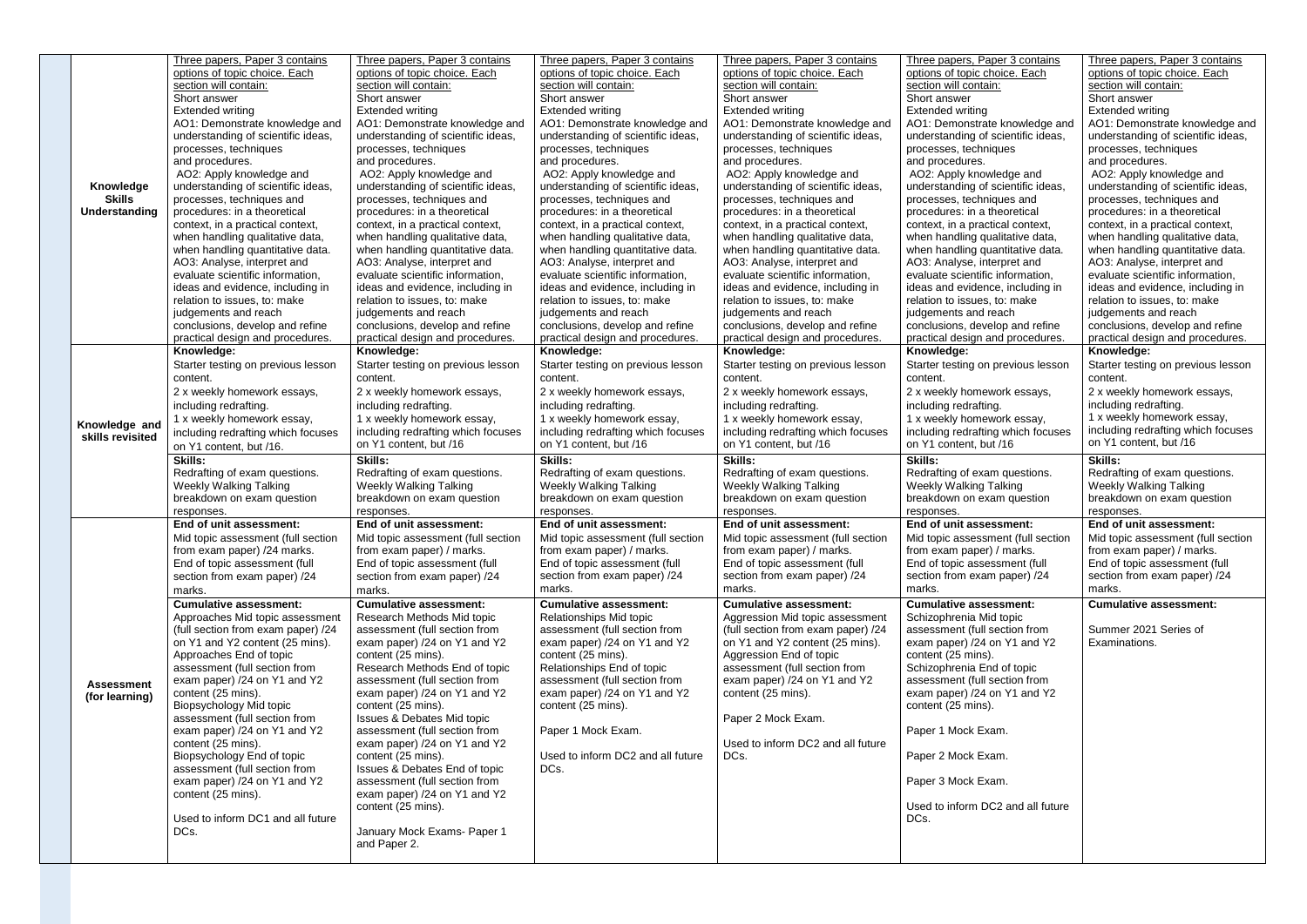|                       |                                                                            | Used to inform DC2 and all future                                             |                                                                            |                                                                            |                                                                             |                                                                             |
|-----------------------|----------------------------------------------------------------------------|-------------------------------------------------------------------------------|----------------------------------------------------------------------------|----------------------------------------------------------------------------|-----------------------------------------------------------------------------|-----------------------------------------------------------------------------|
|                       | <b>Command words:</b>                                                      | DCs.<br><b>Command words:</b>                                                 | <b>Command words:</b>                                                      | <b>Command words:</b>                                                      | <b>Command words:</b>                                                       | <b>Command words:</b>                                                       |
|                       | Analyse (separate information into<br>components and identify their        | Analyse (separate information into<br>components and identify their           | Analyse (separate information into<br>components and identify their        | Analyse (separate information into<br>components and identify their        | Analyse (separate information into<br>components and identify their         | Analyse (separate information into<br>components and identify their         |
|                       | characteristics), calculate (work                                          | characteristics), calculate (work                                             | characteristics), calculate (work                                          | characteristics), calculate (work                                          | characteristics), calculate (work                                           | characteristics), calculate (work                                           |
|                       | out the value of something),<br>choose (select from a range of             | out the value of something),<br>choose (select from a range of                | out the value of something),<br>choose (select from a range of             | out the value of something),<br>choose (select from a range of             | out the value of something),<br>choose (select from a range of              | out the value of something),<br>choose (select from a range of              |
|                       | alternatives), comment (present an                                         | alternatives), comment (present an                                            | alternatives), comment (present an                                         | alternatives), comment (present an                                         | alternatives), comment (present an                                          | alternatives), comment (present an                                          |
|                       | informed opinion), compare<br>(identify similarities and/or                | informed opinion), compare<br>(identify similarities and/or                   | informed opinion), compare<br>(identify similarities and/or                | informed opinion), compare<br>(identify similarities and/or                | informed opinion), compare<br>(identify similarities and/or                 | informed opinion), compare<br>(identify similarities and/or                 |
|                       | differences), complete (finish a                                           | differences), complete (finish a                                              | differences), complete (finish a                                           | differences), complete (finish a                                           | differences), complete (finish a                                            | differences), complete (finish a                                            |
|                       | task by adding to given<br>information), consider                          | task by adding to given<br>information), consider                             | task by adding to given<br>information), consider                          | task by adding to given<br>information), consider                          | task by adding to given<br>information), consider                           | task by adding to given<br>information), consider                           |
|                       | (review and respond to given                                               | (review and respond to given                                                  | (review and respond to given                                               | (review and respond to given                                               | (review and respond to given                                                | (review and respond to given                                                |
|                       | information), describe (give an<br>account of), design (set out how        | information), describe (give an<br>account of), design (set out how           | information), describe (give an<br>account of), design (set out how        | information), describe (give an<br>account of), design (set out how        | information), describe (give an<br>account of), design (set out how         | information), describe (give an<br>account of), design (set out how         |
|                       | something will be done), discuss                                           | something will be done), discuss                                              | something will be done), discuss                                           | something will be done), discuss                                           | something will be done), discuss                                            | something will be done), discuss                                            |
|                       | (present key points about different                                        | (present key points about different                                           | (present key points about different                                        | (present key points about different                                        | (present key points about different                                         | (present key points about different                                         |
|                       | ideas or strengths and<br>weaknesses of an idea),                          | ideas or strengths and<br>weaknesses of an idea),                             | ideas or strengths and<br>weaknesses of an idea),                          | ideas or strengths and<br>weaknesses of an idea),                          | ideas or strengths and<br>weaknesses of an idea),                           | ideas or strengths and<br>weaknesses of an idea),                           |
|                       | distinguish (explain ways in which<br>two things differ. Provide detail of | distinguish (explain ways in which<br>two things differ. Provide detail of    | distinguish (explain ways in which<br>two things differ. Provide detail of | distinguish (explain ways in which<br>two things differ. Provide detail of | distinguish (explain ways in which                                          | distinguish (explain ways in which                                          |
|                       | characteristic that enable a person                                        | characteristic that enable a person                                           | characteristic that enable a person                                        | characteristic that enable a person                                        | two things differ. Provide detail of<br>characteristic that enable a person | two things differ. Provide detail of<br>characteristic that enable a person |
|                       | to know the difference between<br>), draw (produce a diagram),             | to know the difference between<br>), draw (produce a diagram),                | to know the difference between<br>), draw (produce a diagram),             | to know the difference between<br>), draw (produce a diagram),             | to know the difference between<br>), draw (produce a diagram),              | to know the difference between<br>), draw (produce a diagram),              |
|                       | evaluate (judge from available                                             | evaluate (judge from available                                                | evaluate (judge from available                                             | evaluate (judge from available                                             | evaluate (judge from available                                              | evaluate (judge from available                                              |
|                       | evidence), explain (set out<br>purposes or reasons), explain how           | evidence), explain (set out<br>purposes or reasons), explain how              | evidence), explain (set out<br>purposes or reasons), explain how           | evidence), explain (set out<br>purposes or reasons), explain how           | evidence), explain (set out<br>purposes or reasons), explain how            | evidence), explain (set out<br>purposes or reasons), explain how            |
|                       | (give a detailed account of a                                              | (give a detailed account of a                                                 | (give a detailed account of a                                              | (give a detailed account of a                                              | (give a detailed account of a                                               | (give a detailed account of a                                               |
|                       | process or way of doing<br>something), explain why (give a                 | process or way of doing<br>something), explain why (give a                    | process or way of doing<br>something), explain why (give a                 | process or way of doing<br>something), explain why (give a                 | process or way of doing<br>something), explain why (give a                  | process or way of doing<br>something), explain why (give a                  |
|                       | detailed account of reasons in                                             | detailed account of reasons in                                                | detailed account of reasons in                                             | detailed account of reasons in                                             | detailed account of reasons in                                              | detailed account of reasons in                                              |
| <b>Literacy focus</b> | relation to a particular situation),<br>identify (name or otherwise        | relation to a particular situation),<br>identify (name or otherwise           | relation to a particular situation),<br>identify (name or otherwise        | relation to a particular situation),<br>identify (name or otherwise        | relation to a particular situation),<br>identify (name or otherwise         | relation to a particular situation),<br>identify (name or otherwise         |
|                       | characterise), give (produce an                                            | characterise), give (produce an                                               | characterise), give (produce an                                            | characterise), give (produce an                                            | characterise), give (produce an                                             | characterise), give (produce an                                             |
|                       | answer from recall or from given<br>information), justify (provide         | answer from recall or from given<br>information), justify (provide            | answer from recall or from given<br>information), justify (provide         | answer from recall or from given<br>information), justify (provide         | answer from recall or from given<br>information), justify (provide          | answer from recall or from given<br>information), justify (provide          |
|                       | reasons, reasoned argument to                                              | reasons, reasoned argument to                                                 | reasons, reasoned argument to                                              | reasons, reasoned argument to                                              | reasons, reasoned argument to                                               | reasons, reasoned argument to                                               |
|                       | support, possibly provide<br>evidence), label (provide                     | support, possibly provide<br>evidence), label (provide                        | support, possibly provide<br>evidence), label (provide                     | support, possibly provide<br>evidence), label (provide                     | support, possibly provide<br>evidence), label (provide                      | support, possibly provide<br>evidence), label (provide                      |
|                       | appropriate names on a diagram),                                           | appropriate names on a diagram),                                              | appropriate names on a diagram),                                           | appropriate names on a diagram),                                           | appropriate names on a diagram),                                            | appropriate names on a diagram),                                            |
|                       | name (identify using a recognised<br>technical term), outline              | name (identify using a recognised<br>technical term), outline                 | name (identify using a recognised<br>technical term), outline              | name (identify using a recognised<br>technical term), outline              | name (identify using a recognised<br>technical term), outline               | name (identify using a recognised<br>technical term), outline               |
|                       | (set out main characteristics),                                            | (set out main characteristics),                                               | (set out main characteristics),                                            | (set out main characteristics),                                            | (set out main characteristics),                                             | (set out main characteristics),                                             |
|                       | select (choose or pick out from<br>alternatives), state (express in        | select (choose or pick out from<br>alternatives), state (express in           | select (choose or pick out from<br>alternatives), state (express in        | select (choose or pick out from<br>alternatives), state (express in        | select (choose or pick out from<br>alternatives), state (express in         | select (choose or pick out from<br>alternatives), state (express in         |
|                       | clear terms), suggest (present a                                           | clear terms), suggest (present a<br>possible case/solution), which is         | clear terms), suggest (present a<br>possible case/solution), which is      | clear terms), suggest (present a<br>possible case/solution), which is      | clear terms), suggest (present a<br>possible case/solution), which is       | clear terms), suggest (present a<br>possible case/solution), which is       |
|                       | possible case/solution), which is<br>(select from alternatives), what is   | (select from alternatives), what is                                           | (select from alternatives), what is                                        | (select from alternatives), what is                                        | (select from alternatives), what is                                         | (select from alternatives), what is                                         |
|                       | meant by (give a definition), write                                        | meant by (give a definition), write<br>(provide information in verbatim       | meant by (give a definition), write<br>(provide information in verbatim    | meant by (give a definition), write<br>(provide information in verbatim    | meant by (give a definition), write<br>(provide information in verbatim     | meant by (give a definition), write<br>(provide information in verbatim     |
|                       | (provide information in verbatim<br>form)                                  | form).                                                                        | form).                                                                     | form).                                                                     | form).                                                                      | form).                                                                      |
|                       | Other literacy foci:                                                       | Other literacy foci:                                                          | Other literacy foci:                                                       | Other literacy foci:                                                       | <b>Other literacy foci:</b>                                                 | <b>Other literacy foci:</b>                                                 |
|                       | Keywords-Approaches (in addition                                           | <b>Keywords- Research Methods</b>                                             | <b>Keywords- Relationships</b>                                             | Keywords-Aggression                                                        | Keywords- Schizophrenia                                                     | All topic keywords.                                                         |
|                       | to those covered in Y1)<br>Defence mechanisms,                             | Statistical testing; the sign test,<br>probability, significance, statistical | Evolutionary explanations, sexual<br>selections, matching hypothesis,      | Limbic system, serotonin,<br>testosterone, genetic factors,                | Avolition, delusions, hallucinations,<br>negative symptoms, positive        |                                                                             |
|                       | psychoanalysis, psychodynamic,                                             | tables, Type I and Type II errors,                                            | self-disclosure, complementarity of                                        | MAOA, ethological explanation,                                             | symptoms, schizophrenia, speech<br>poverty, co-morbidity, culture,          |                                                                             |
|                       | unconscious, conditions of worth,<br>congruence, free will, hierarchy of   | level of measurement, Spearman's<br>rho, Pearson's r, Wilcoxon, Mann-         | needs, filter theory, similarity in<br>attitudes, social demography,       | fixed action pattern, innate<br>releasing mechanism, evolutionary          | gender bias, reliability, symptom                                           |                                                                             |
|                       | needs, humanistic, self, self-                                             | Whitney, related t-test, unrelated t-                                         | social exchange theory, equity                                             | explanations, frustration-                                                 | overlap, validity, cognitive<br>explanations, dysfunctional                 |                                                                             |
|                       | actualisation.<br>Keywords-Biopsychology (in                               | test, Chi-Squared test.<br>Keywords- Issues & Debates                         | theory, commitment, investment,<br>investment model, quality of            | aggression hypothesis, social<br>learning, de-individuation,               | thought processing, family                                                  |                                                                             |
|                       | addition to those covered in Y1)                                           |                                                                               | alternatives/ comparison with                                              | dispositional explanations,                                                | dysfunction, atypical                                                       |                                                                             |